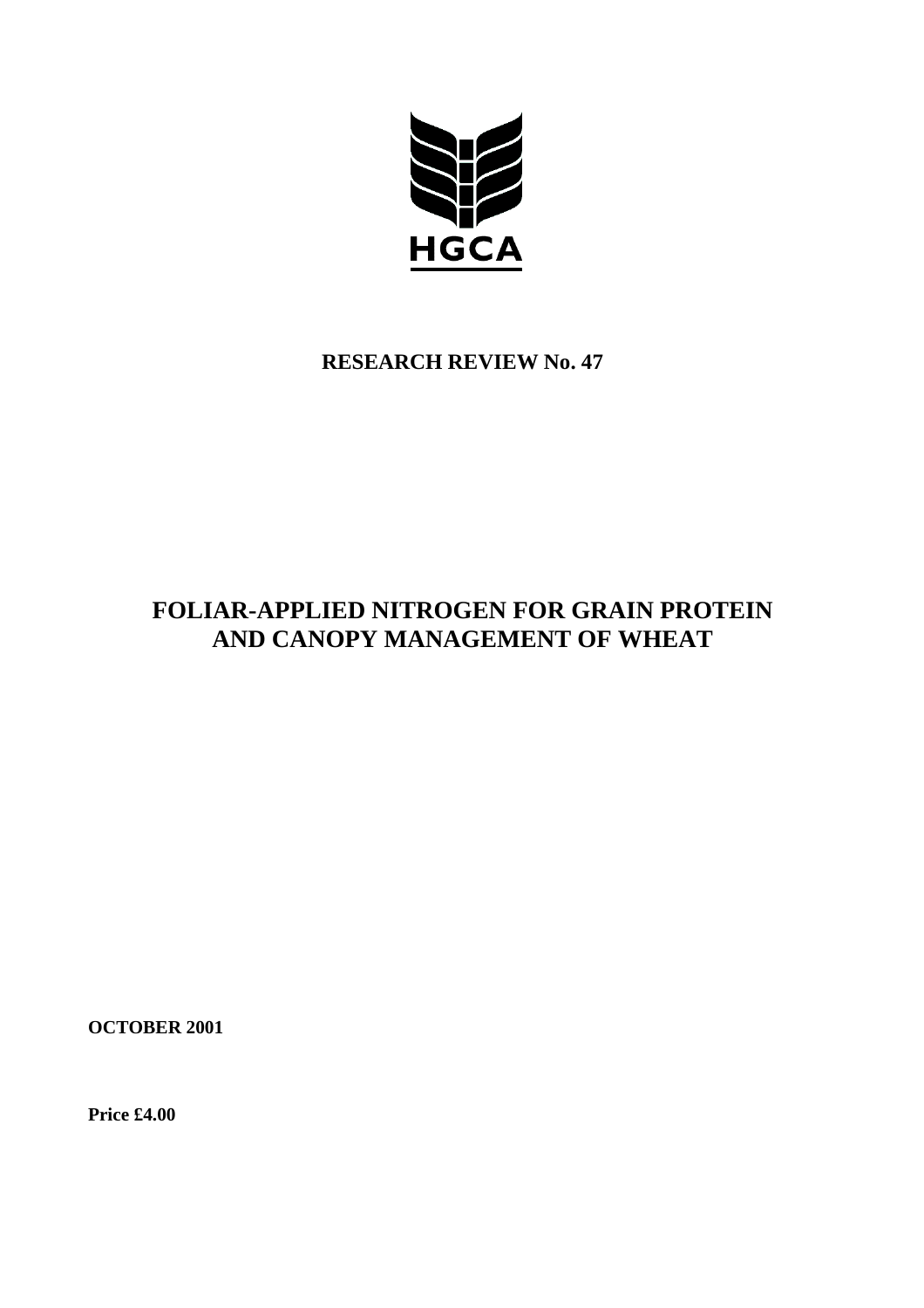# **RESEARCH REVIEW No. 47**

# **FOLIAR-APPLIED NITROGEN FOR GRAIN PROTEIN AND CANOPY MANAGEMENT OF WHEAT**

By

# D B TURLEY  $^1$ , R SYLVESTER-BRADLEY  $^2$  and P M R DAMPNEY  $^2$

# <sup>1</sup> ADAS High Mowthorpe, Duggleby, Malton, North Yorkshire, Y017 8BP 2 ADAS Boxworth, Boxworth, Cambridgeshire, CB3 8NN

This is the final report of a 4-month research review which started in February 2001. The work was funded by a grant of £9300 from the Home-Grown Cereals Authority (project no. 2456).

The Home-Grown Cereals Authority (HGCA) has provided funding for this project but has not conducted the research or written this report. While the authors have worked on the best information available to them, neither HGCA nor the authors shall in any event be liable for any loss, damage or injury howsoever suffered directly or indirectly in relation to the report or the research on which it is based.

Reference herein to trade names and proprietary products without stating that they are protected does not imply that they may regarded as unprotected and thus free for general use. No endorsement of named products is intended nor is any criticism implied of other alternative, but unnamed products.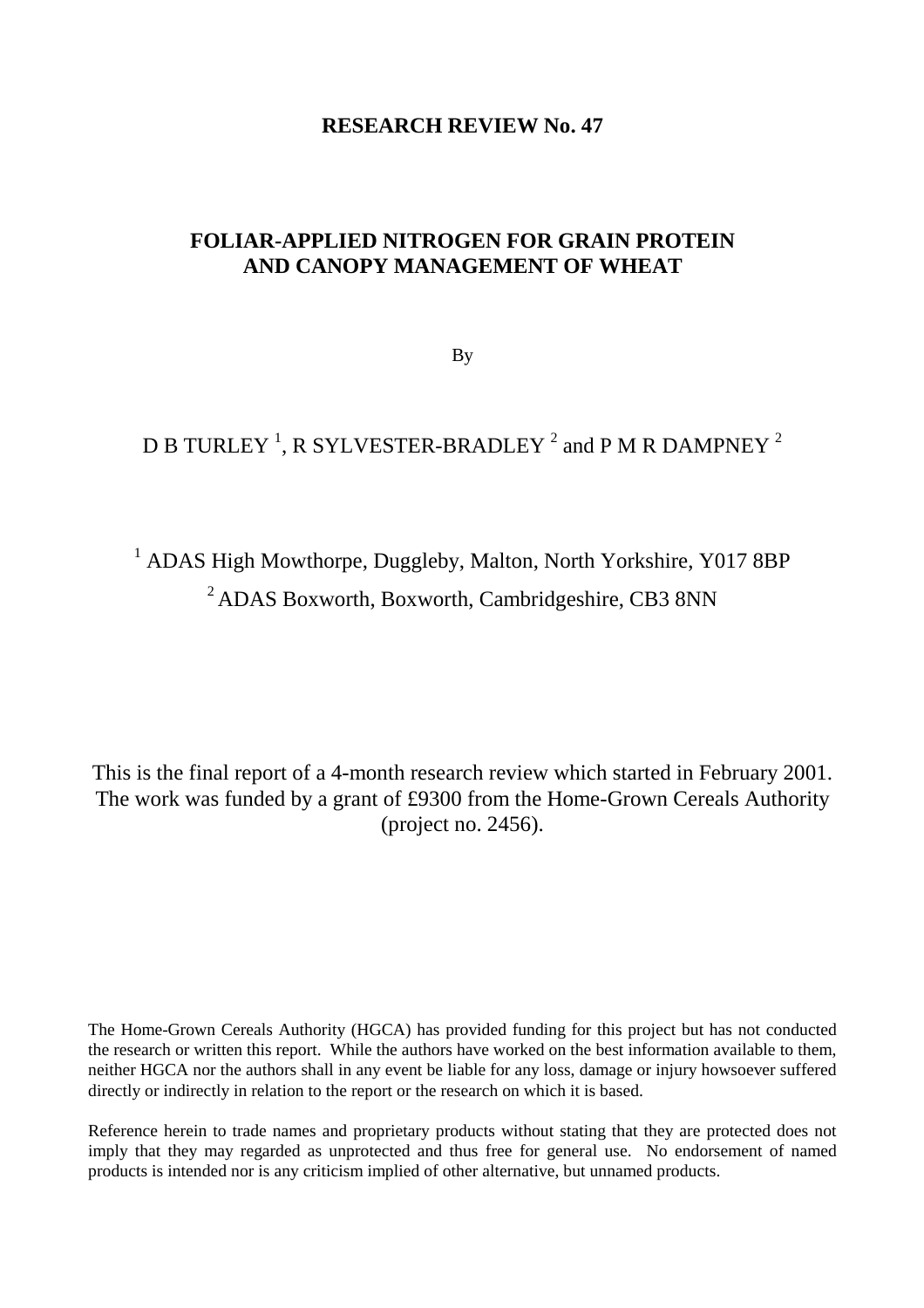# **CONTENTS**

|                                                                              | Page |
|------------------------------------------------------------------------------|------|
| <b>Abstract</b>                                                              | 1    |
| 1.0. Introduction                                                            | 2    |
| 2.0. Effects foliar-applied nitrogen on grain protein and yield              | 5    |
| 2.1. Effects on wheat yield                                                  | 5    |
| 2.2. Effects on grain protein                                                | 8    |
| 2.3. Effects on bread-making quality                                         | 10   |
| 3.0. Factors affecting uptake and efficiency of crop recovery of foliar<br>N | 11   |
| 3.1. Spray deposition                                                        | 11   |
| 3.2. Volatilisation losses of N applied as urea                              | 13   |
| 3.3. Crop recovery of foliar N                                               | 15   |
| 4.0. Leaf scorch                                                             | 16   |
| 5.0. Retention of green leaf area                                            | 18   |
| 5.1. Foliar N and strobilurin fungicides                                     | 19   |
| 6.0. Discussion                                                              | 19   |
| 6.1. Key summary points for growers                                          | 23   |
| 7.0. Further R&D requirements                                                | 24   |
| 8.0. References                                                              | 26   |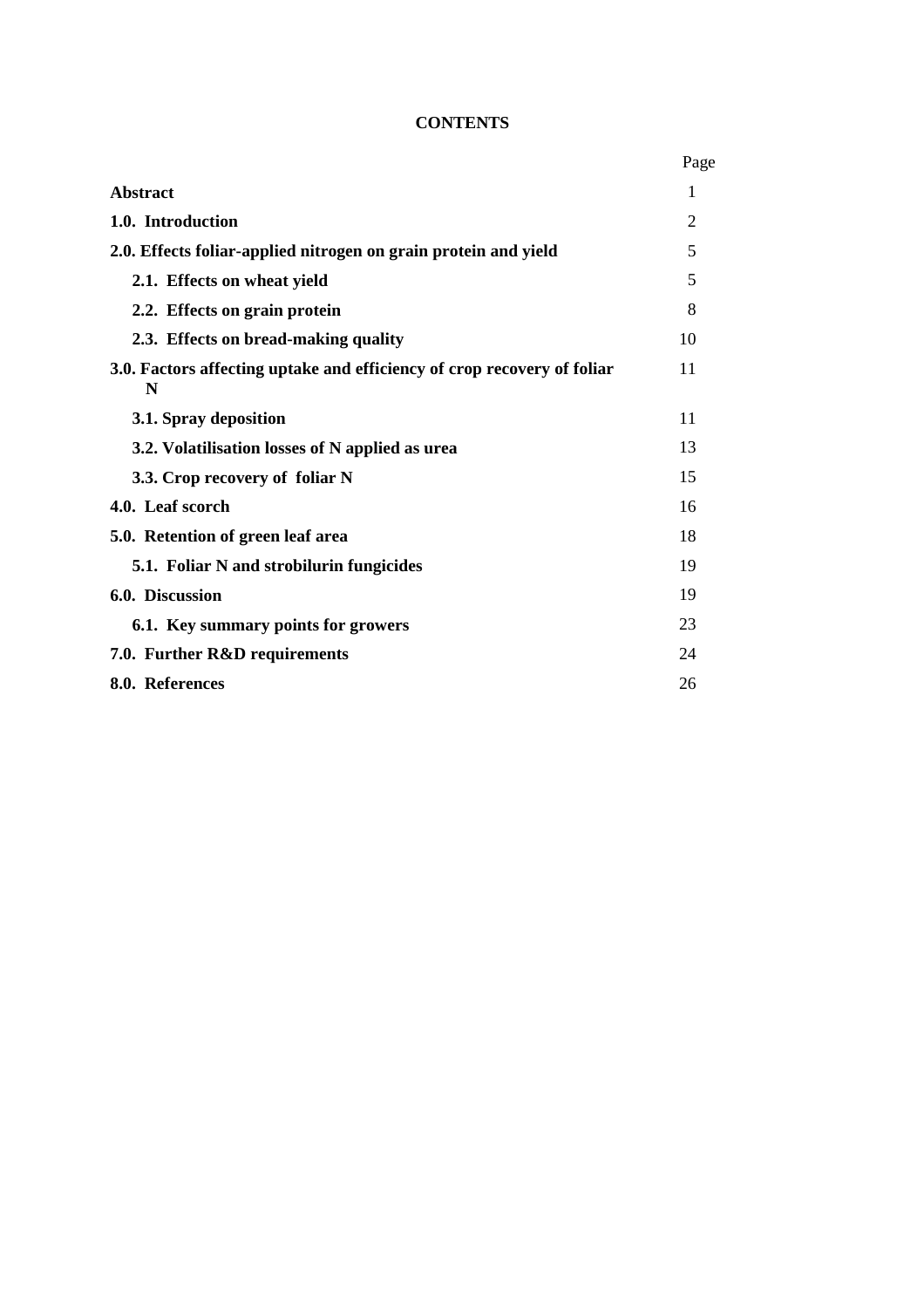#### **Abstract**

This review was undertaken to investigate the efficiency of crop capture and recovery of foliar-applied nitrogen (foliar N), assess effects on the crop and the factors influencing the occurrence of crop damage, and review where the industry might benefit from further research and development.

Grain protein levels have shown a tendency to decline in recent years. The advent of high-yielding cultivars with bread-making potential may have exacerbated the problem. Application of foliar N late in the season is the most efficient method of boosting grain protein, but UK growers favour the use of granular N applied earlier in the season, as yield responses are more likely, and there is a risk of leaf scorch with urea N. Yield responses to late season foliar N are more likely where previous soil-applied nitrogen is sub-optimal and where foliar N is applied prior to anthesis. Foliar N applied close to ear emergence can delay leaf senescence, prolonging photosynthesis for about 7 days. The optimum application timing to boost grain protein is typically between anthesis (GS 60-69) and grain milk development (GS 70-79). The extra protein derived appears to be of a similar quality to that obtained from soil-applied nitrogen. The response in grain protein is of the order of 0.8% per 30 kg ha<sup>-1</sup> N applied.

Typically 60-70% of the foliar N spray is intercepted by the crop canopy. A significant proportion of the applied spray is deposited on the soil surface. Up to 65-70% of foliar N is usually recovered in the crop, similar to values for soil-applied N, though less nitrogen in total appears to be retained in the soil-crop system at harvest. Loss pathways for foliar N do not appear to be fully characterised, leading to a number of assumptions regarding the loss of foliar N from the crop, soil and plant system. Around 10% of the urea-N applied can be 'lost' via volatilisation of ammonia, compared to 0.8% for ammonium nitrate. Adjuvants can increase uptake of foliar N, but with the risk of increasing leaf scorch. The exact cause of scorch is not clear. Accumulation of urea, ammonium or other interim products of protein synthesis appear to be the most plausible cause. Where scorch does occur, damage can typically affect up to 10% of the sprayed leaves at typical field application rates of 40-60 kg ha<sup>-1</sup> N.

In the future, to meet the demands of high yield and grain protein, without increasing lodging or disease risks, more N is likely to be required later in the season especially if retention and crop utilisation can be improved and the problems of scorch overcome or reduced.

A number of areas for further work and development were identified:

- 1. Development of methods for grain protein prediction.
- 2. Nitrogen strategies for high yielding milling wheat.
- 3. Improving crop utilisation of foliar N and minimising the risk of scorch.
- 4. Studies of wheat with modified rates of urease or glutamine synthetase activity to improve understanding of foliar N loss pathways and the causes of scorch damage.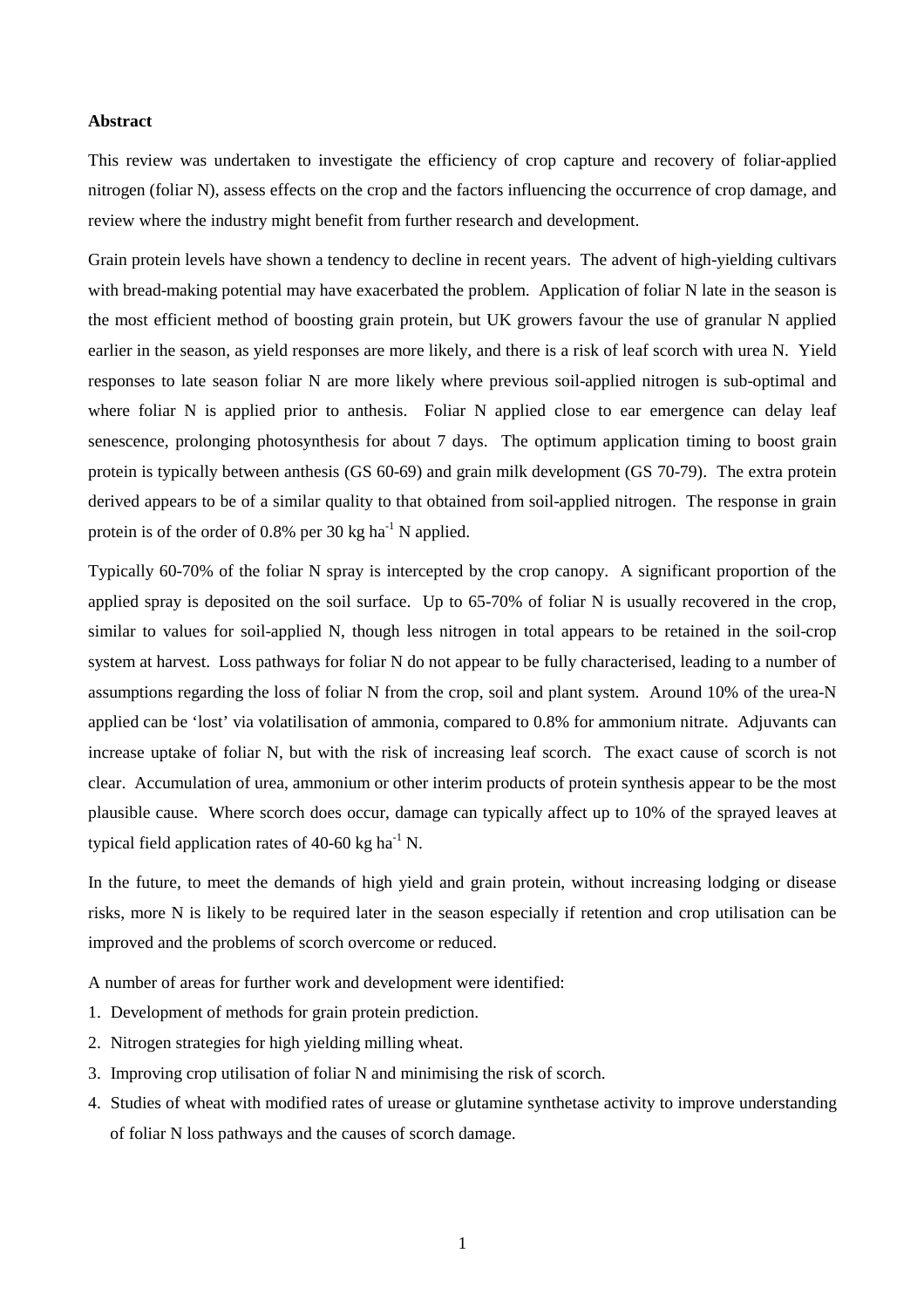#### **1.0. Introduction**

#### *Late foliar N for grain protein concentration*

According to National Association of British and Irish Millers (NABIM) figures, the UK bread-making industry requires around 5.5 million tonnes of wheat each year. Around 80% of this demand is met by UK produced wheat, though this figure varies considerably from year to year depending on grain quality. Currently close to one third of the UK winter wheat area is cropped with varieties suitable for milling (Grade I and II cultivars) (Chalmers *et al.,* 2000).

Between 1995 and 1999, wheat grown for milling markets received on average 16 kg ha<sup>-1</sup> more nitrogen than wheat grown for feed and other non-milling uses (Chalmers *et al.*, 2000). This additional N is applied in an attempt to boost grain protein concentration. According to the UK Survey of Fertiliser Practice, between 1995 and 1999, wheat for bread-making markets received an average of 202 kg ha<sup>-1</sup> N, and for non-milling markets 186 kg ha<sup>-1</sup> N (Chalmers *et al.* 2000). However, more detailed examination of the data from this survey indicates that only around 45% of all milling wheat received extra nitrogen (on average 45 kg ha- $1^{\circ}$ N), and of these only 17% of crops are treated with a late foliar N spray (A. Chalmers, personal communication). Along with grain specific weight and Hagberg Falling Number (which provides an indication of grain alpha-amylase levels), grain protein concentration is a key determinant of the marketability of grain with bread-making potential. Typically, a minimum grain protein content of 13.0 % (100% DM basis<sup>1</sup> (equivalent to 11.0 %  $\omega$  86% DM)) is required to obtain a milling quality price premium. In the UK, foliar N as urea (46% N) is often applied late in the season in an attempt to boost grain protein content. As the yield of bread-making cultivars increases through breeding, competition for nitrogen within the plant means that grain protein content can be 'diluted', and consistently achieving such high grain protein levels on high yielding sites can be difficult (Clare *et al*., 1993).

#### *Trends in grain protein concentration*

 $\overline{a}$ 

In recent years nitrogen application rates have stabilised for both economic and environmental reasons, while wheat yields have continued to rise (Figure 1A) due to improved varieties and management techniques. This is affecting average UK grain nitrogen content (which is directly related to grain protein content) which demonstrates a declining trend in recent years (Figure 1B). As higher yielding cultivars with bread-making qualities are developed (e.g. Malacca, Shamrock, Xi 19), this is likely to become an increasing problem. The economic realities of increasing nitrogen fertiliser price without matching increases in grain prices has reduced recommended nitrogen rates, and this is also placing downward pressure on protein concentration. Late-season application of foliar N potentially offers a means to counter-

 $1$  Until recently, grain protein content was expressed on an 86% DM basis, based on Kjeldahl analysis. The new standard method (Dumas) expresses results on a 100% DM basis. All grain protein contents presented in this review are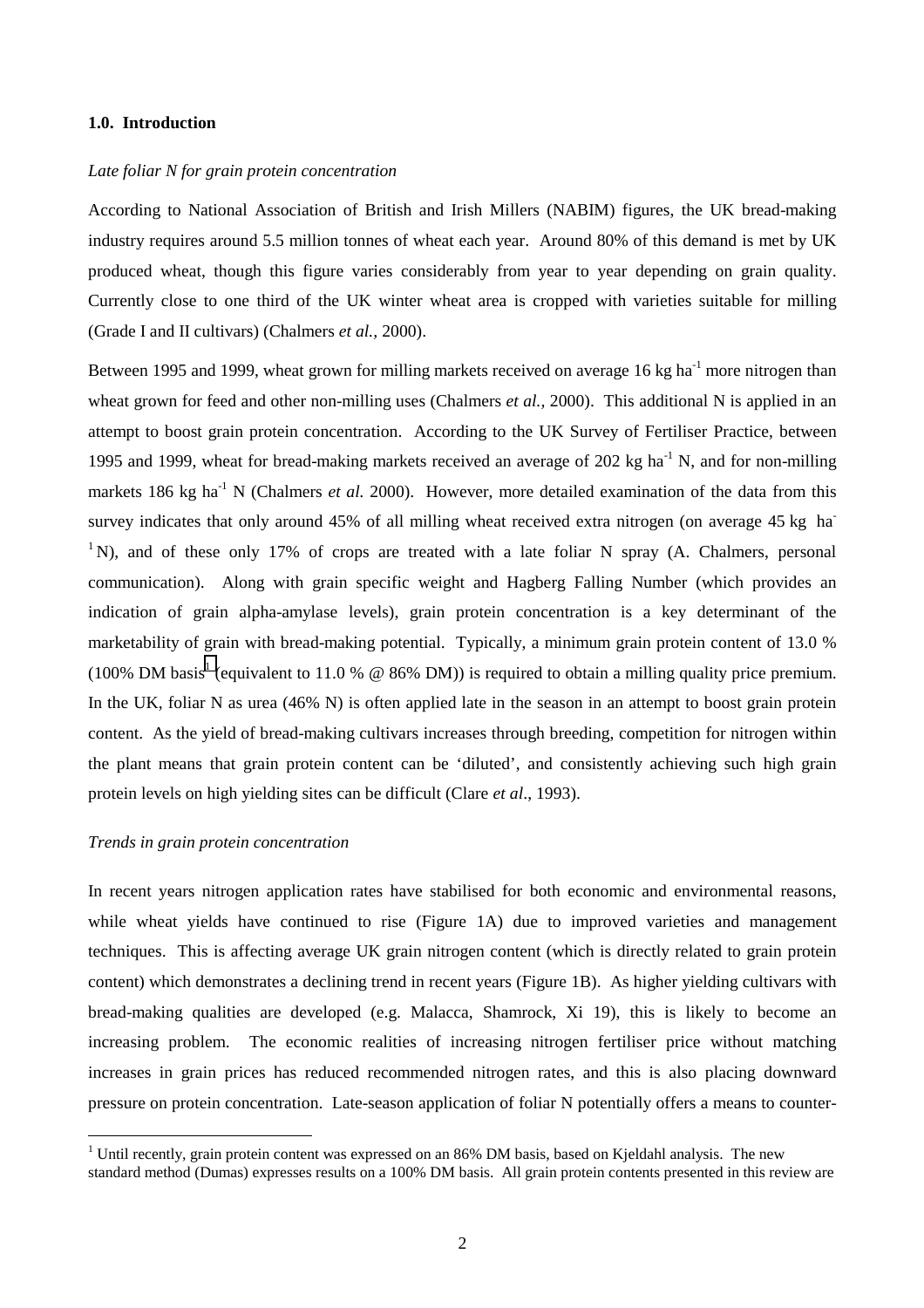balance this effect by allowing better targeting of N applications in relation to crop demand.



Figure 1. A) Trends in nitrogen fertiliser use on winter wheat (filled points) and average wheat yields (open points) during the period 1974-1999 (fertiliser data taken from the Survey of Fertiliser Practice (England and Wales), yield data taken from MAFF estimates of UK Cereal Production). B) Trends in grain nitrogen content over the same period ( $R^2 = 0.29$ ) (data taken from the HGCA grain quality survey (mean of all varieties)).

#### *Foliar N for canopy management*

 $\overline{a}$ 

One problem facing the industry is that of maximising the efficiency of fertiliser use by crops to reduce N

expressed on a total dry matter basis, and where necessary have been converted from data reported at 86% DM.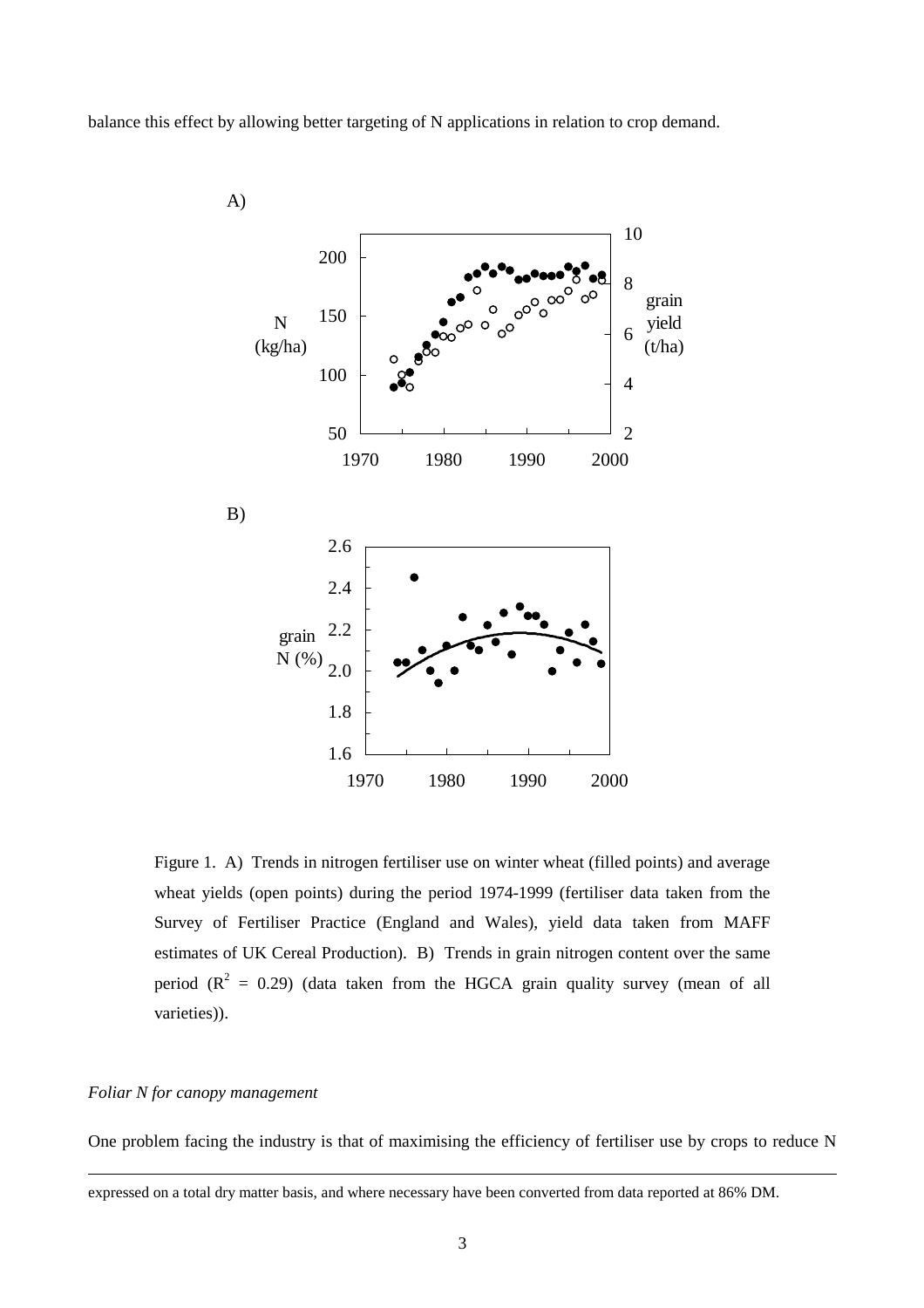losses. Targeting nitrogen applications strategically in response to crop growth, and any difficulties encountered during crop development (e.g. poor rooting or dry soil conditions) is seen as means by which nitrogen could be used more efficiently in crop nutrition. Foliar N application would be a key tool in such strategies. Recent MAFF and HGCA-funded research work (Stokes *et al*., 1998) has investigated the concept of 'canopy management' to optimise the efficiency of fertiliser nitrogen use for grain production on a site-specific basis. By this method, nitrogen, at least in part, is applied judiciously in response to canopy growth and expansion, while at the same time minimising nitrogen residues in soil and the potential for leaching loss. Foliar N can be used to assist in the manipulation of crop canopies to attain optimal green area indices, given that there is a demonstrable relationship between crop nitrogen uptake and canopy expansion (Sylvester-Bradley *et al*., 1990a, 1990b). The advantage of using foliar applied nitrogen is that it is capable of being used as a tool to manage crop canopies during potentially dry periods of the growing season, when nitrogen uptake from soils is limited. Foliar nitogen may also be beneficial in situations where rooting is restricted and nitrogen uptake is adversely affected, for example in  $2<sup>nd</sup>$  wheats affected by take-all (*Gaeumannomyces graminis*) infection of roots. Foliar N can also improve the scope for tactical adjustment of nitrogen nutrition, by allowing the period for decisions on nitrogen application rates and timings to be extended.

The anticipated advantages of using foliar N are that it by-passes the soil/root system thereby minimising the risks and uncertainty of nitrogen immobilisation by soil organic matter, and losses associated with denitrification and leaching (Poulton *et al.*, 1990). However, this needs to be balanced against increased losses by volatilisation of ammonia into the atmosphere. Foliar application also means that crop uptake of nitrogen is less dependent on soil moisture conditions (Dampney and Salmon, 1990). Late season application is particularly beneficial for boosting grain protein, a period when soil moisture can be limiting to crop nitrogen uptake from soil. By allowing delayed N application, foliar N application can also reduce lodging risk (Dampney and Salmon, 1990).

#### *This review*

From the above, it is clear that there are a number of areas where foliar N could have an influence and a potential role to play in fertilisation strategies for wheat. If modern wheat cultivars are shown to have an increased need for late-applied N, there is a question as to whether it would be best to apply this to leaves or soil?

In the light of the potential advantages of using foliar N, the aim of this review is to provide a succinct appraisal of the factors influencing the effectiveness of foliar N, crop performance, N recovery by the crop and the occurrence of crop damage. Relevant research is reviewed with the objective of indicating where future research and development should be focused to meet the needs of the industry now and into the foreseeable future, in particular the potential for foliar N to improve N use efficiency as a means of reducing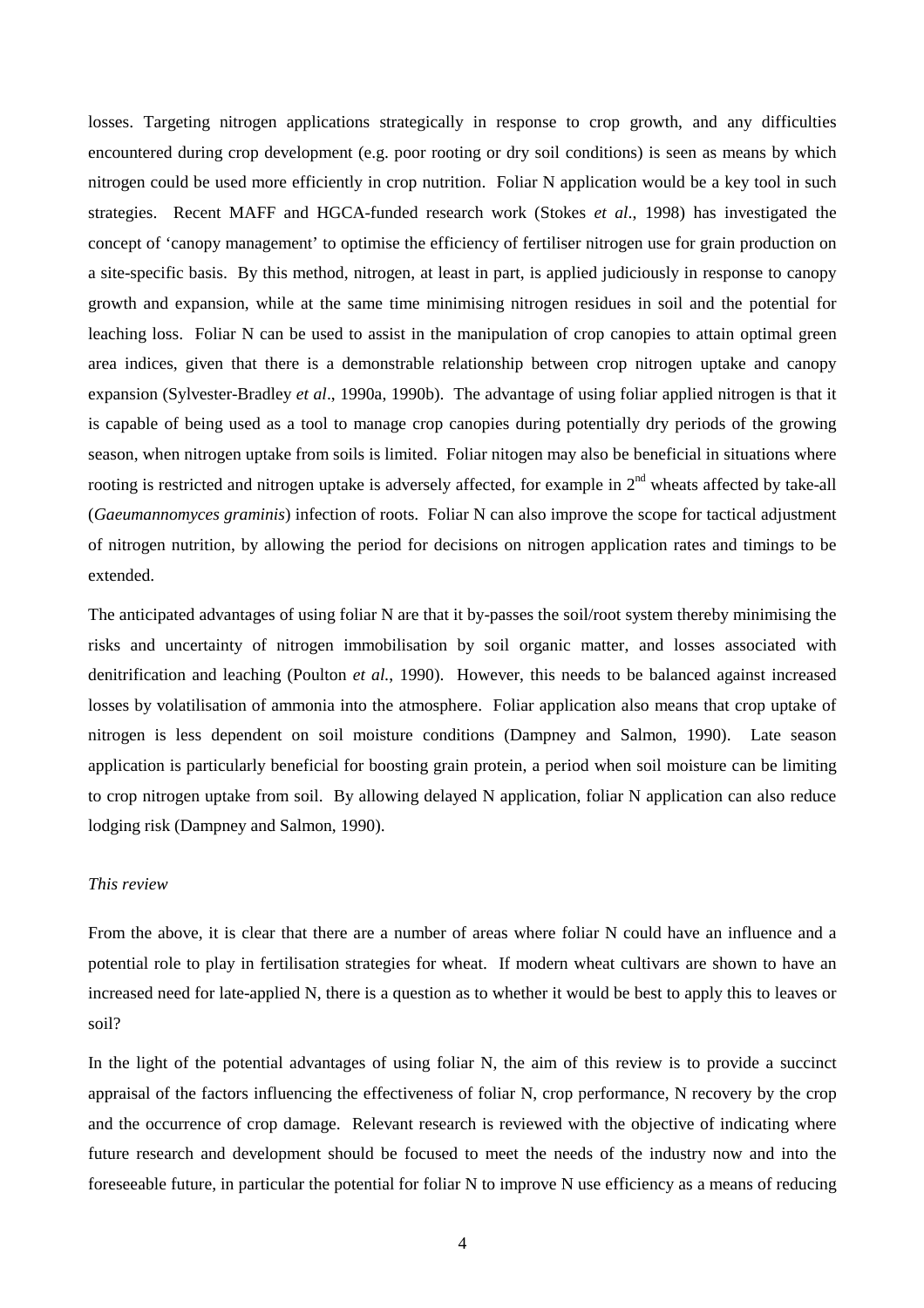N losses to the environment.

The review builds on an earlier published review (Gooding and Davies, 1992), revisiting and re-interpreting findings in the light of new developments and technologies. The review comprises a number of technical sections. Summary conclusions are provided for growers to help optimise foliar N use, based on best available current knowledge. Identified topics requiring further research and development are detailed and prioritised.

#### **2.0. Effects of foliar-applied nitrogen on grain protein and yield.**

In commercial practice, foliar-applied nitrogen is applied as urea, which is available as a commercial nutrient spray solution containing up to 20 kg N per 100 litres of solution. This is close to the saturation point for urea, which limits the amount of nitrogen that can be applied in practice in a single application to about 60 kg ha<sup>-1</sup> in 300 litres/ha. Solutions with higher N concentrations can be achieved by mixing urea and ammonium nitrate, but such solutions are unsuitable for foliar use due to high levels of leaf scorch from the nitrate component. Therefore, foliar urea is at best only likely to be used to substitute for a proportion of the total nitrogen requirement, or applied strategically where it provides additional benefits, i.e. for grain protein content.

Most research studies have tested foliar N as either a replacement for part of the spring-applied N, in some cases displacing the application timing to a period later in the growing season, or as an additional treatment in an attempt to boost grain protein levels. In the former cases the aim has been to reduce problems associated with nitrogen loss or availability, in the hope of increasing grain yields and/or grain protein levels.

#### **2.1. Effects on wheat yield**

Where extra nitrogen has been applied to wheat to boost grain protein levels (i.e. relatively late in the growing season) effects on yields have been variable, with contrasting effects recorded between seasons (Gooding *et al.,* 1987), or between sites (Dampney and Salmon, 1990, Sylvester-Bradley *et al.,* 1984). Foliar N application can increase yield on sites where nitrogen applied for yield has been sub-optimal (Sylvester-Bradley *et al.,* 1984). In some cases, yields following foliar N application have been lower than those following soil applied N, due at least in part, to effects of leaf scorch (Dampney and Salmon, 1990, Sylvester-Bradley *et al.,* 1984) (see section 4.0). In studies where foliar N was observed to have no effect on grain yield, this may have arisen as a result of applying foliar N too late to have any effect on leaf expansion or survival, and therefore any effect on the rate or duration of photosynthesis during grain filling (this topic is discussed in more detail in section 5.0).

Dampney and Salmon (1990) reported that in 2 out of 12 cases, there was a significant yield response to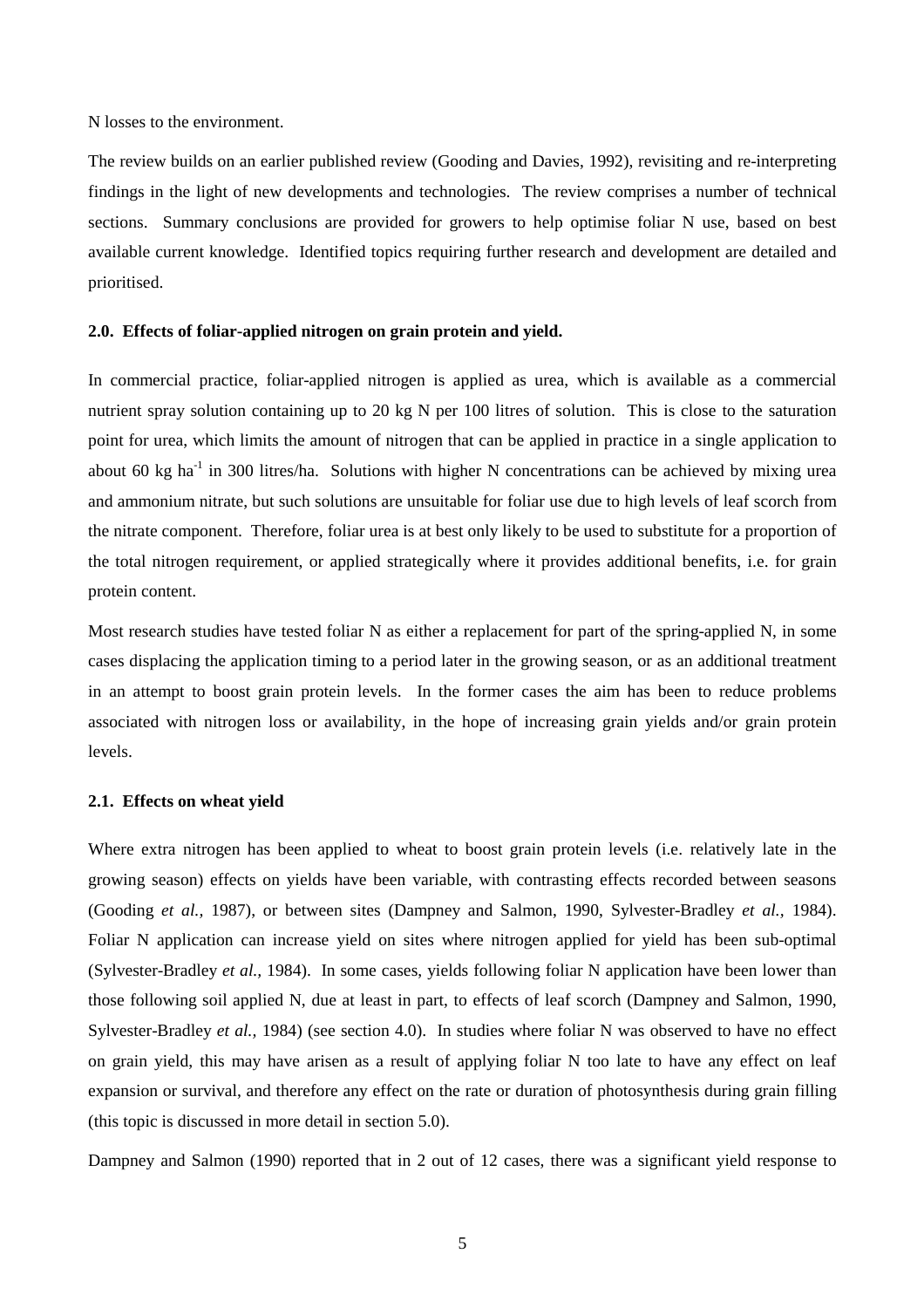foliar N (40 kg ha<sup>-1</sup>) applied between flag leaf emergence (GS 39)<sup>2</sup> and caryopsis hard (GS 90), though the magnitude of the yield response depended on the application timing (see below). A likely explanation for these yield responses is that the base nitrogen application rates were sub-optimal for yield. Out of 32 trials, Sylvester-Bradley *et al.* (1984) recorded significant yield responses ranging from 0.17 to 0.36 t ha<sup>-1</sup> in only 4 cases when foliar N was applied during anthesis (GS 65), and in one case where foliar N was applied at medium milk (GS 75) (no details were presented on the size of the yield response achieved in this case). Timing of foliar N application has an impact on yield. Dampney and Salmon (1990), found that in situations

where there was a significant response to foliar N, applications made between boots swollen (GS 43) and ear  $\frac{3}{4}$  emerged (GS 57) had the greatest effect and increased yield by between 1.02 and 1.08 t ha<sup>-1</sup>. Applications made between the end of anthesis (GS 69) and early dough development (GS 83) increased yield by between 0.36 and 0.48 t ha<sup>-1</sup>. Applications after soft dough (GS 85) had no effect on yield. Looking at a wider range of data sets, Dampney *et al.* (1995) found that mean yield response to foliar N was optimised by applications during ear emergence  $(+0.14 \text{ t} \text{ ha}^{-1})$ , followed by applications during anthesis  $(+0.08 \text{ t} \text{ ha}^{-1})$ , or grain milk development  $(+0.09 \text{ t ha}^{-1})$ . Effects of foliar urea on grain yield may be more pronounced in dry years where uptake of soil applied N may be restricted, or in situations where rooting, or root efficiency is restricted e.g. where take-all disease is a problem.

Foliar N applied between flag leaf and ear emergence has been shown to increase grain number per ear and weight per grain (Lawlor *et al.,* 1989, Sadaphal and Das, 1966). Applications at and after anthesis have increased weight per grain (Smith *et al.,* 1987).

It seems clear that foliar N applied late in the season can increase yield where basal N dressings are suboptimal and where it is applied prior to dough development in grain (GS 85). The question remains as to whether later applications of foliar N can make up fully for previous sub-optimal nitrogen use. There are very few studies reported in the literature where nitrogen response curves have been generated for both foliar urea and soil-applied nitrogen at a number of application timings to differentiate between effects of nitrogen source, rate and timing. However, individual aspects have been studied. Penny *et al.* (1978 & 1983) tested the effect of applying sprays of a urea/ammonium nitrate liquid fertiliser mix (supplying 50 kg ha<sup>-1</sup> N, half applied at ear emergence followed by the remainder at anthesis) to winter wheat, which had been fertilised previously with 'Nitro-Chalk' (ammonium nitrate/calcium carbonate (25% N)) at rates ranging from nil to 150 kg ha<sup>-1</sup> N. In this case, considering foliar urea as part of the total N dressing, in most cases foliar N was unable to make up for deficiencies in N applied earlier in the season (Figure 2). However, at application rates of 150 kg ha<sup>-1</sup> N (which at the time was considered to be optimal for yield) yields were similar or higher where part of the dressing was applied as foliar N. (Published data in these studies which included the hot dry year of 1976, were omitted as part of the foliar N treatment was applied when the crop was already senescing). This work was done on the cultivars Capelle-Desprez (1974-75) and Maris

<sup>&</sup>lt;sup>2</sup> For a description of the cereal decimal growth stage see Tottman (1987).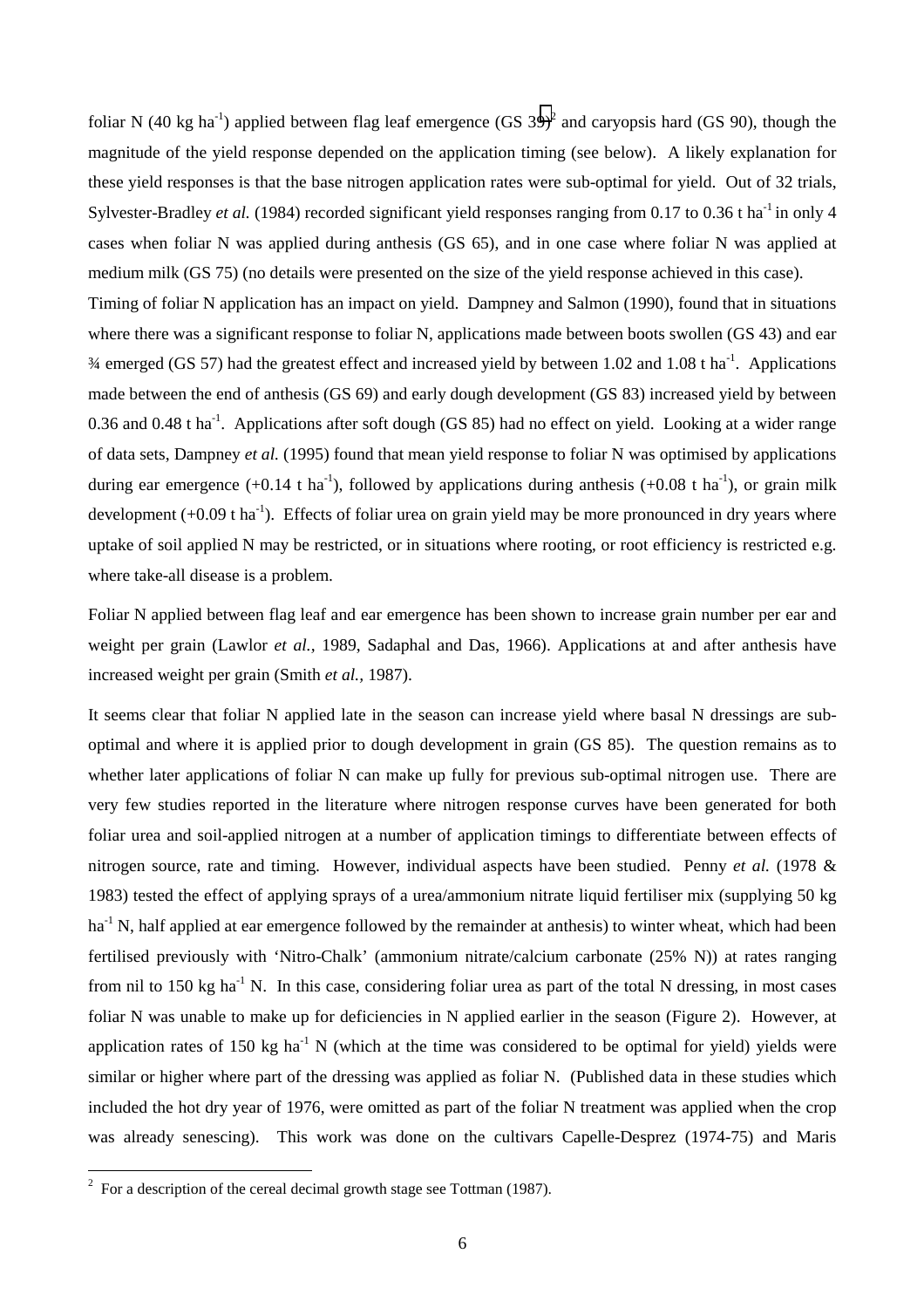Huntsman (1978-79), now outclassed by modern cultivars with significantly higher yield potential.



Figure 2. Effect of applying part (50 kg ha<sup>-1</sup> N) of the wheat N dressing as foliar N on final yield. A) Mean data for 1974 and 1975 (Penny *et al*., 1978). B) Mean data for 1978 and 1979 (Penny *et al*., 1983).

Poulton *et al*. (1990) compared the effects of applying a spring soil-applied N solution (urea plus ammonium nitrate) with that of a four spray urea treatment applied between GS 32 and GS 51, designed to deliver the same total amount of nitrogen. Where the four spray programme was used, yields were reduced by 0.69 t ha  $1(9%)$ . However, though N recoveries were lower for the four spray programme, the main cause of the yield depression was scorch damage, which occurred with the last two applications.

In 22 trials in the UK, Dampney *et al.* (1995), evaluated the effect on yield of applying a range of 'top-up' nitrogen rates ranging from 0 to 180 kg ha<sup>-1</sup> N as either ammonium nitrate, applied in the spring (GS 32), or as foliar urea at GS 75. The base N-application rate for each site was judged to produce around 12.2% protein. Averaged over all sites, applying an extra 30 kg ha<sup>-1</sup> N as ammonium nitrate increased yields by an average of 0.16 t ha<sup>-1</sup>, foliar N increased yields by an average of 0.1 t ha<sup>-1</sup>. At rates above 30 kg ha<sup>-1</sup> N, foliar N was less efficient than where the same amount of N was applied in the spring and was not able to achieve the same maximum yield. Within this data set there were 9 sites where there was a significant yield response to additional nitrogen. In 4 of these cases foliar N gave a similar yield response to ammonium nitrate and in one case foliar N gave a higher yield response than ammonium nitrate. Leaf scorch was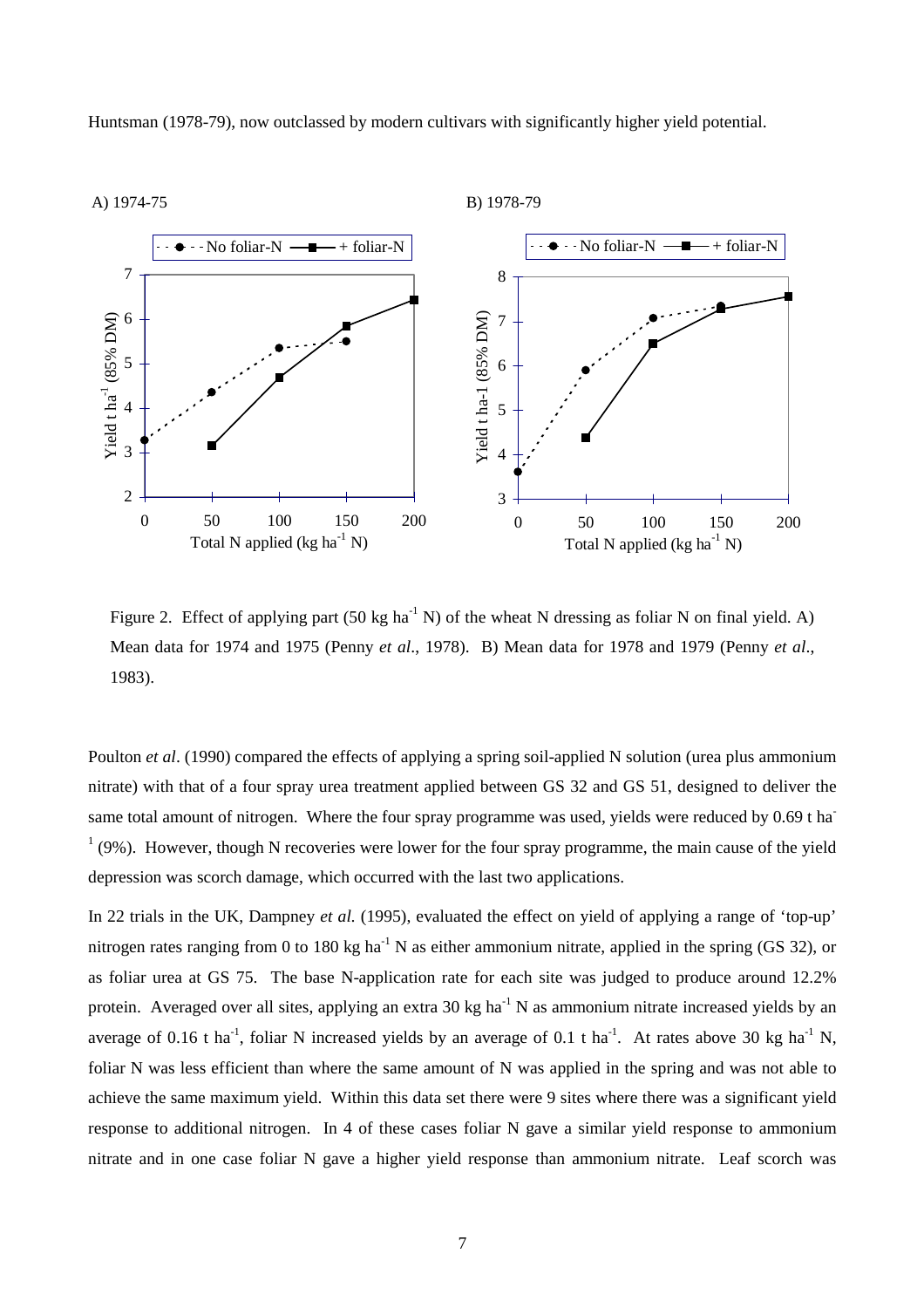observed where foliar N was applied, but was not severe in the majority of cases (< 10% leaf scorch). Foliar N was beneficial where lodging was a problem.

Care has to be taken when interpreting foliar N studies to determine whether the foliar N is being applied in addition to a basal amount of nitrogen applied for optimum economic yield, and whether the basal nitrogen rate applied was optimal. Yield responses are only likely to be observed consistently where basal soilapplied nitrogen applications prove sub-optimal, and in situations where foliar N is applied earlier in the season than the optimum time for boosting grain protein content (see section 2.2.). The main way in which foliar N is likely to affect yield is through effects on canopy retention (section 5.0).

#### **2.2. Effects on grain protein**

To achieve a full premium, grain protein must usually reach 13% (100% DM). In general, the greater the grain protein concentration the greater the loaf volume (e.g. Finney *et al*., 1957). Foliar-applied nitrogen has generally proved to be more effective than granular N application in boosting grain protein, though not in all cases (e.g. Powlson *et al*., 1989). To boost grain protein, the optimum timing for foliar N has typically been shown to be during the period of anthesis (GS 60-69) (Gooding and Davies, 1992) or grain milk development (GS 70 to GS 79) (Clare *et al.,* 1993, Dampney, 1987, Dampney and Salmon, 1990, Dampney *et al.,* 1995, Smith *et al.,* 1987). If growth is curtailed, for example by summer drought then earlier applications of foliar N tend to optimise grain protein (Clare *et al.,* 1993). Foliar N applications after the late milky-ripe stage (GS 79), do not appear to be taken up and assimilated into grain protein. Yield responses are not likely at these later timings (section 2.1), as the capacity for carbohydrate accumulation is diminishing.

Foliar urea (50 kg/ha-N) applied at grain milky-ripe (GS 75) has been shown to increase grain protein content (100 % DM) by an average of 0.8 % (Dampney, 1987, Dampney *et al.,* 1985), and in some cases by up to 0.95 % by Rule (1987). However, the size of the response depends on the starting grain protein concentration. Dampney *et al.* (1985) found that the largest grain protein response (+0.84 %) to foliar N application was observed where control grain protein was low  $(12.4 \%)$ , and the lowest response  $(+0.2 \%)$ was observed where grain protein was high  $(> 14.2 %)$  in the absence of foliar urea application. Grain protein content shows an almost linear response to additional foliar urea-N application rates (at GS 75) of up to 100 kg ha<sup>-1</sup> N, at both low  $(< 12.2 %$ ) and high  $(> 13.9 %)$  base levels of grain protein (Dampney *et al.*, 1995). In practical situations applications are usually limited to around 40 kg/ha because of the risk of scorch damage, though application rates of up to 60 kg ha<sup>-1</sup> N are being used successfully in commercial practice.

As with effects on yield noted above, soil nitrogen supply also influences the grain protein response to foliar N application. Foliar N applications are less effective in boosting grain protein where large amounts of N have previously been applied (Penny *et al*., 1983, Powlson *et al*., 1987).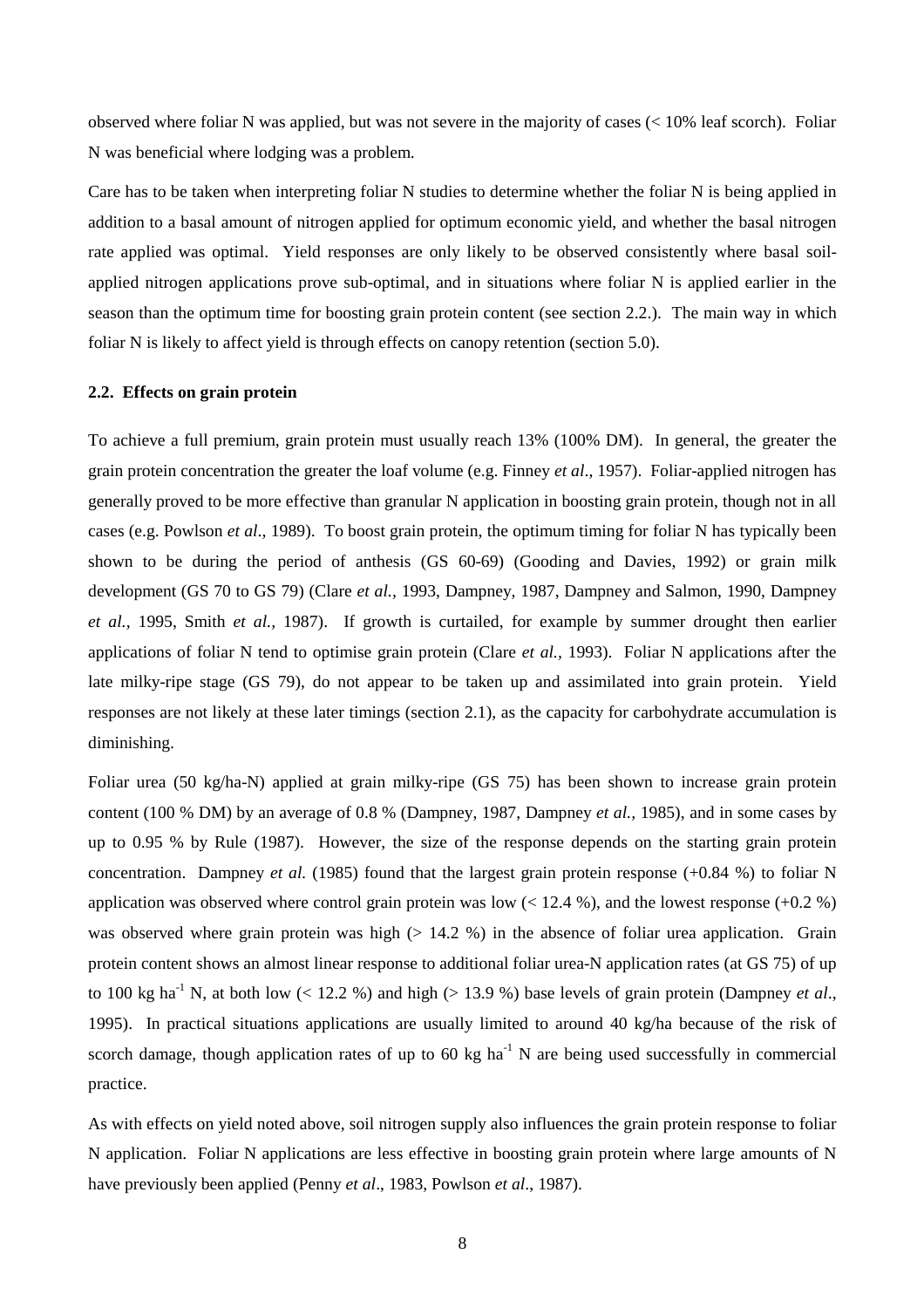In a series of 23 trials, Dampney *et al.* (1995) concluded that in most cases, use of ammonium nitrate alone as a N fertiliser, was unable to achieve the grain protein levels achieved by foliar N applications. Dampney *et al.* (1995) extrapolating from experimental data estimated that the grain protein content (100 % DM) could be boosted up to 16.6 % with large application rates of foliar urea (120 kg/ha or more), but only up to 14.8 % with similar rates of ammonium nitrate. Grain protein contents were increased by an average of 0.78 % by application of 30 kg ha<sup>-1</sup> N as foliar urea at GS 75, and 0.60 % by application of the same amount of nitrogen as ammonium nitrate at GS 32. The rate of grain protein response to applied N was always greater for foliar urea.

Increases in grain protein content achieved by additional nitrogen fertiliser are relatively small. Dampney *et al.* (1995) estimated that use of extra nitrogen only resulted in achievement of a milling premium, which would otherwise have been unobtainable, in 25% of cases. In the remaining cases, the increase in grain protein would be insufficient to attain a premium, or protein levels would already have already been above the threshold. The difficulty lies in predicting final grain protein content at harvest so that fertiliser strategies can be optimised. Recently completed work, funded by the HGCA, has looked at the potential for grain protein prediction. Bhandari (2000), evaluated the use of Near Infrared Reflectance (NIR) techniques on immature grain at GS 75 and found that there was a good ( $R^2 = 0.88$ ) straight-line relationship between NIR spectral data at this stage and final grain protein content at harvest. However, the technique still requires further validation to produce a wider range of data sets for evaluation, but if the method proves to be reliable, then this would be an important step forward in helping to optimise foliar N use to boost protein content.

Dampney *et al.* (1995) reported that increasing the amounts of nitrogen applied to soil or as foliar urea in an attempt to boost grain protein resulted in the extra nitrogen applied being used increasingly less efficiently by the crop. The apparent recovery in grain from 30 kg ha<sup>-1</sup> extra N was only 30-35% (i.e. 20 kg ha<sup>-1</sup> residue left in chaff, straw and soil), reducing to 20-25% at application rates of 120 kg ha<sup>-1</sup> extra N (i.e. 90 kg ha<sup>-1</sup> residue left). However, at 6 of 22 sites recovery of N in grain was significantly better where extra N was applied as foliar urea at GS75 than as granular ammonium nitrate at GS32. Similar effects were noted by Poulton *et al.* (1990). However, while recovery of N in grain can be improved by foliar urea applications, total recovery of the additional N applied can be lower than where all N is applied to soil earlier in the season (section 3.3).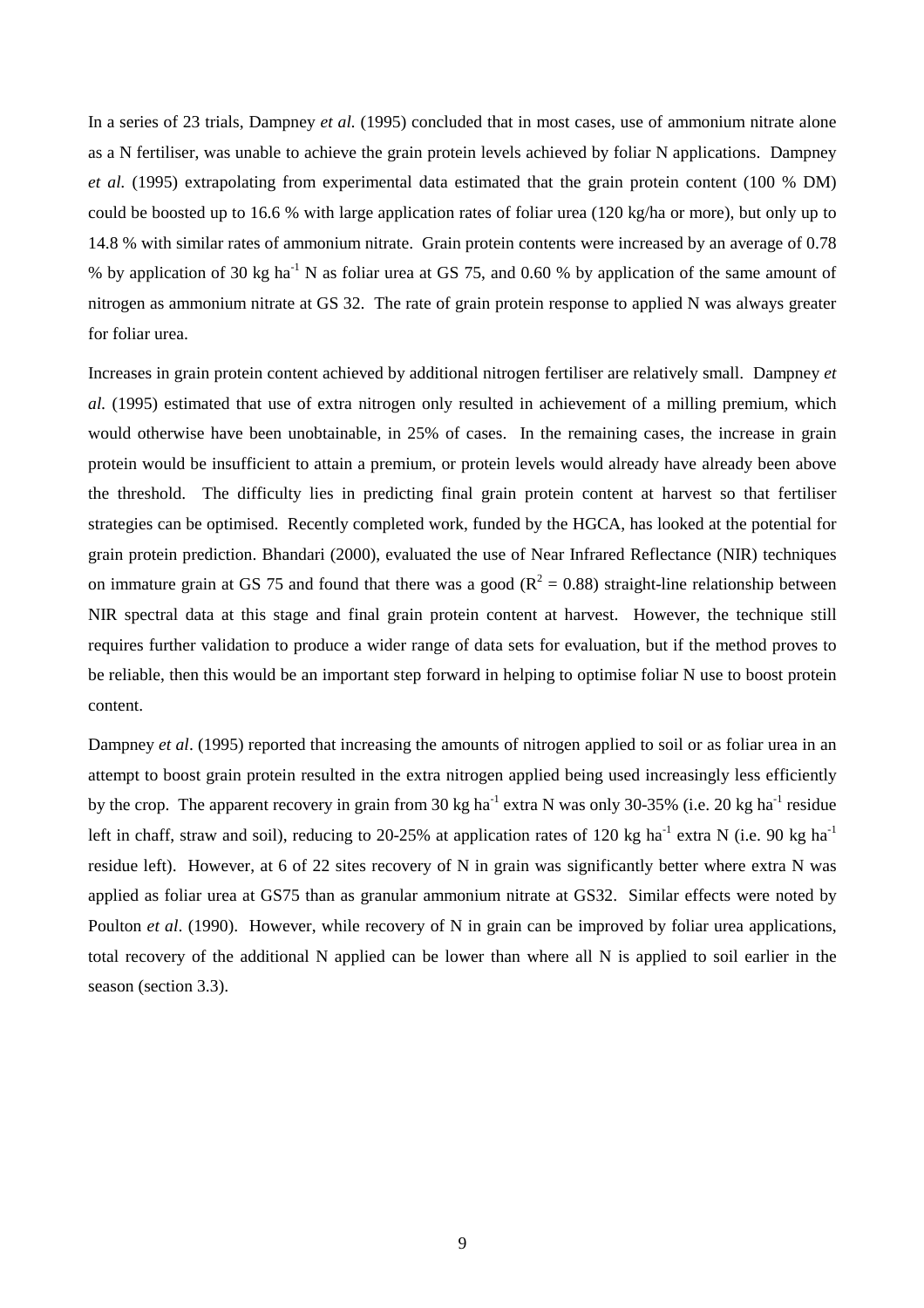#### **2.3. Effects on bread-making quality**

High protein content is indicative of a good extensible gluten level in the grain, essential for good breadmaking dough. Gluten consists mainly of two types of storage protein, gliadin (soluble in alcohol) and glutenin (soluble in alkali). Other N-containing grain components include albumin and globulin proteins and free amino acids. There is no evidence that late application of foliar urea increases the very small nonprotein N content of grain (Dampney *et al*., 1995).

Protein is not evenly distributed through the grain; concentration increases from the centre outwards, and not all grain protein is useful in bread-making. Protein associated with the aleurone layer and outermost layers of the grain and the wheat germ has no function in bread-making (Kent, 1982). In mature grain, 20% of the grain protein content is contained in the wheat germ.

For bread-making wheat, within the normal grain protein range, there should be a positive correlation between grain protein content and loaf quality (Finney *et al*., 1957). However, an improvement in grain protein content does not always manifest itself in an increase in bread-making quality; even where other milling quality parameters (e.g. Hagberg Falling Number tests) are met (Rule, 1987, Sylvester-Bradley, 1990). This is not due to effects of retention of nitrogen on the grain surface following foliar application, as the enclosed grain in its floret is protected from urea deposition by the lemma and palea of each floret (Sylvester-Bradley *et al*., 1987).

Foliar N applications have been demonstrated to improve bread-making quality in some studies. Dampney *et al.* (1995) showed that foliar urea induced extra protein in grain by increasing the gliadin content. It was hypothesised that spring-applied ammonium nitrate channelled nitrogen more strongly into albumin and globulin proteins because of its earlier availability when protein synthesis starts in the seed embryo. Foliar urea application during grain development may tend to be channelled into gluten proteins, whose synthesis would be maximal at the later time of application. Evidence for this hypothesis was only supported at the extremes of treatment by analysis of individual grain proteins. However, functional tests of grain protein strength (measured by elastic modulus (G')) suggested that foliar urea applications increased the high quality glutenin component.

Effects of foliar urea on components of grain protein and bread-making quality have been reviewed elsewhere (Gooding and Davies, 1992), and indicate that there is variability in effects on the balance of grain protein components. Grain protein constituents are probably influenced by factors such as nutrient status, plant health and growing conditions, and differences in methods of analysis may also affect results. However, the extra protein derived from foliar urea in general appears to be as effective in increasing loaf volume as soil-applied nitrogen.

These studies do indicate that moving from soil-applied to later foliar-applied nitrogen fertilisation could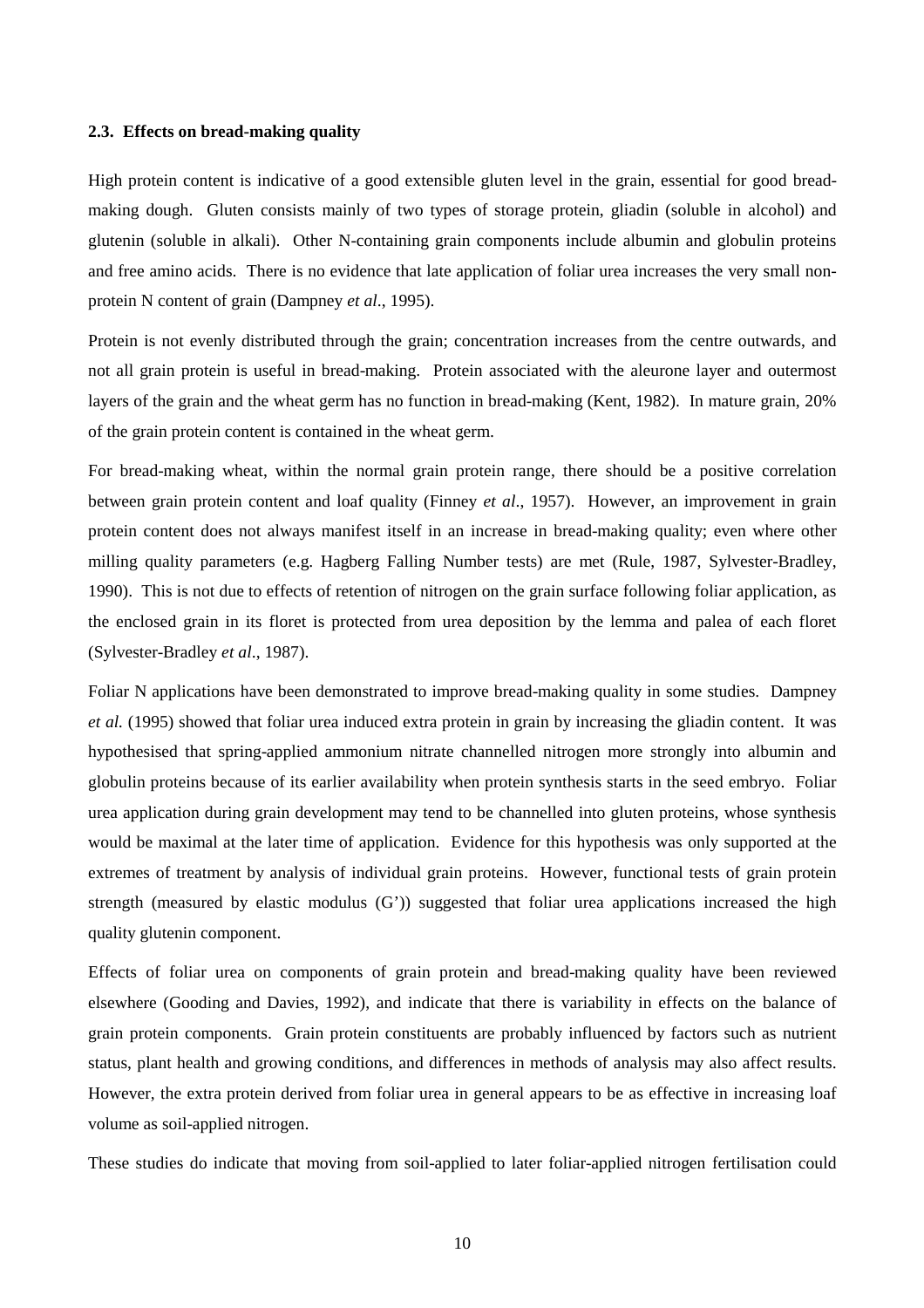affect the proportion and/or composition of grain storage proteins in harvested grain. The implications of this are likely to be of relatively minor significance for most applications. However, if there is a shift within the industry towards premium payments based on grain protein quality, as opposed to grain N content alone, this may affect growers strategies and may increase interest in foliar-urea applications.

As breeders increase grain yields of bread-making wheat, and annual sulphur deposition decreases, one of the factors that may need attention is sulphur fertilisation to maintain N:S ratio in grain. Where this ratio increases, grain protein quality is affected, with low quality (sulphur deficient) omega-gliadin content increasing, and the more desirable high molecular weight glutenin content decreasing (Timms *et al*., 1981). Attention to sulphur status of crops may be required to ensure grain protein quality is not compromised.

#### **3.0. Factors affecting uptake and efficiency of crop recovery of foliar N**

A number of factors influence crop uptake of foliar N, including crop interception of sprays, spray deposition pattern and spray retention, urease hydrolysis at the leaf surface, rates of ammonia volatilisation after hydrolysis in the leaf, leaf cuticle characteristics and speed of absorption, and assimilation. Inefficiencies may occur at each stage.

#### **3.1. Spray deposition**

The deposition distribution pattern of foliar sprays in the wheat crop canopy depends on the rate at which spray droplets are intercepted by the crop. The deeper the penetration into a crop canopy the greater the reduction in interception (Göhlich, 1985). Generally small droplets, less than 100  $\mu$ m in diameter, optimise spray retention by cereals. However this equates to a very fine spray which would increase losses associated with wind drift. Larger droplets will settle on the upper part of the canopy and result in less penetration. For foliar urea sprays this would be a benefit by reducing losses to soil. However, Taylor and Anderson (1987), examining spray volumes ranging from 100 to 300 l/ha, at three spray qualities (fine, medium and coarse), found that growth stage of the crop had the greatest effect on spray deposition, and spray quality and spray volume had very little consistent effect on deposition rates or penetration into the crop canopy.

Green area index (GAI) also affects spray penetration and interception rates. In cotton crops, Bache (1985), estimated that in a dense canopy (GAI 6), 57% of a spray would be intercepted in the top 40 cm of the crop canopy, but 67% would be intercepted in a less dense crop (GAI 4). Grayson and McCarthy (1987), found that typically at full ear emergence, 12% of an applied spray was intercepted by the ear, 65% by the flag leaf and 22.5% by leaf 2. In studies with foliar urea, Hopkinson (1998) found that a wheat canopy intercepted approximately 60% of a foliar urea spray, and that 12% was deposited on ears, 30% on the flag leaf and 12 % on leaf 2. In this study, approximately 25% of the applied spray reached the soil surface.

The N loss pathways associated with application of foliar N sprays can be summarised as a proportion of the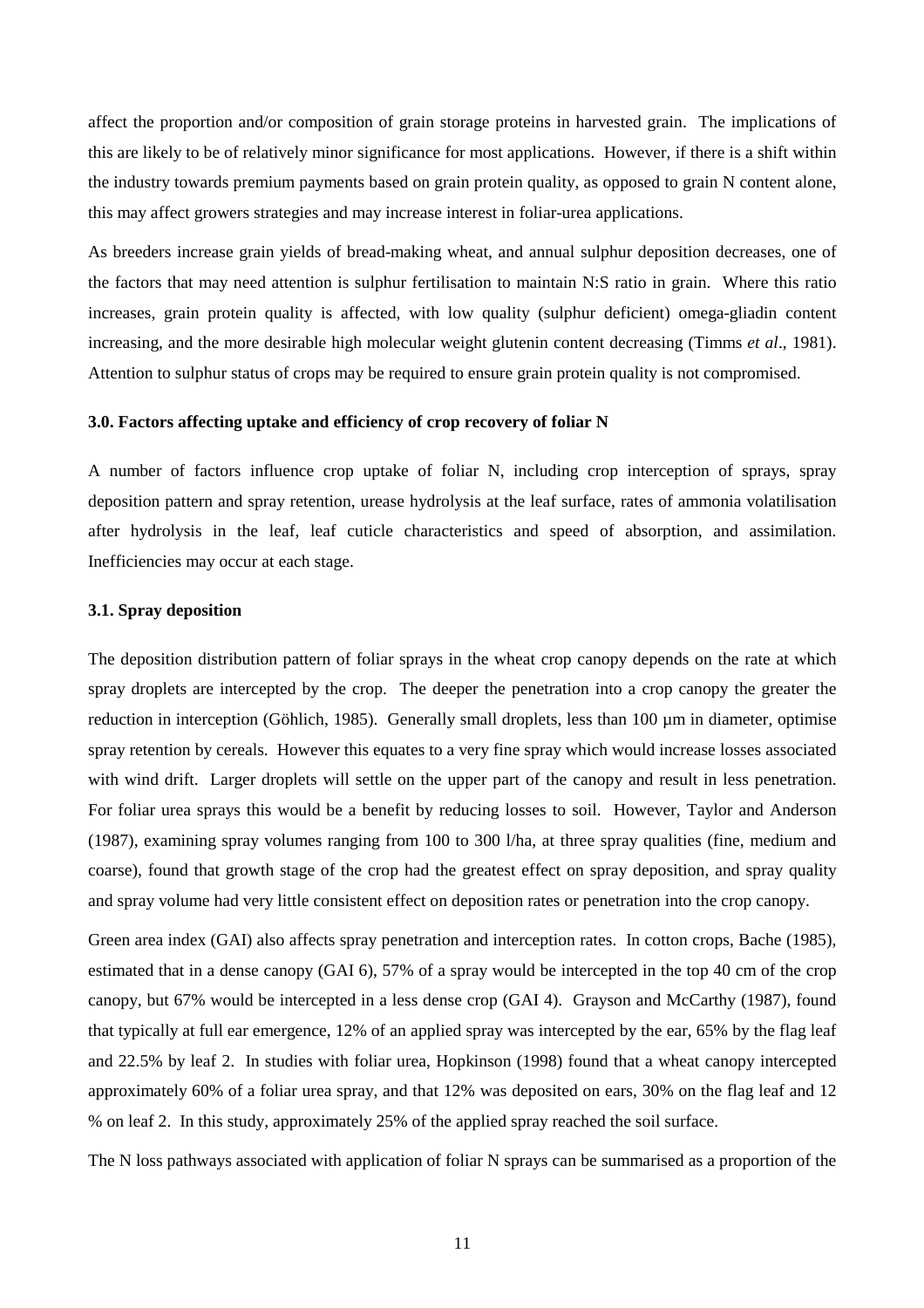total application leaving the spray boom (Table 1).

Spray deposition will also depend on leaf orientation and shading effects etc. More vertically orientated leaves also tend to have more spray deposited on leaf tip sections than those that have a more horizontal habit (Koch and Spieles, 1992), though the total deposition is lower on vertically orientated leaves.

Table 1. N losses associated with foliar urea application to wheat crops (after Hopkinson, 1998)

| N not deposited on the crop immediately after spraying | 35% |
|--------------------------------------------------------|-----|
| N lost from crop surface within minutes of application | 10% |
| N lost from crop surface over 4 days                   | 10% |
| Uptake by crop                                         | 30% |
| Remaining on crop surface after 4 days                 | 15% |

Sylvester-Bradley, Rochford and Rule (1990), investigated the effects of parting the crop canopy to increase urea spray deposition within the crop canopy, by using the 'crop tilter' system, whereby a bar in front of the spray boom parts the crop and angled nozzles spray down into the parted crop canopy. Canopy disturbance had no consistent effect on grain nitrogen content, but did increase nitrogen uptake by a small amount in some cases. However crop disturbance alone increased yield for reasons that were not clear, and it was concluded that further work was required.

Adjuvants are used conventionally to improve agrochemical spray retention, penetration of active ingredients and to increase spray coverage of leaves. With respect to urea there are three categories of potential interest:

Penetrants to aid penetration of cuticle waxes.

Wetters/Spreaders to reduce the surface tension of spray droplets thereby increasing spread over the leaf surface.

Stickers Gums, resins or solvents, which help droplets stick to leaves

When considering the effects of such products on urea uptake, is should be noted that detrimental effects could also arise. Applying urea with wetters has been seen to increase levels of leaf scorch (see section 4.0) (Poulton *et al.*, 1990, Powlson *et al.,* 1989). Hopkinson (1998), evaluated the effects of a spreader, a penetrant and sticker on crop retention of foliar urea under controlled conditions (Table 2).

The penetrant LI700 and the wetter Silwett L-77 resulted in urea rapidly being 'lost' from the leaf surface. It is assumed that this equates to absorption of urea by leaves, but this is not entirely clear as in related field studies LI700 and Silwett L-77 reduced the proportion of applied urea retained by the crop at the time of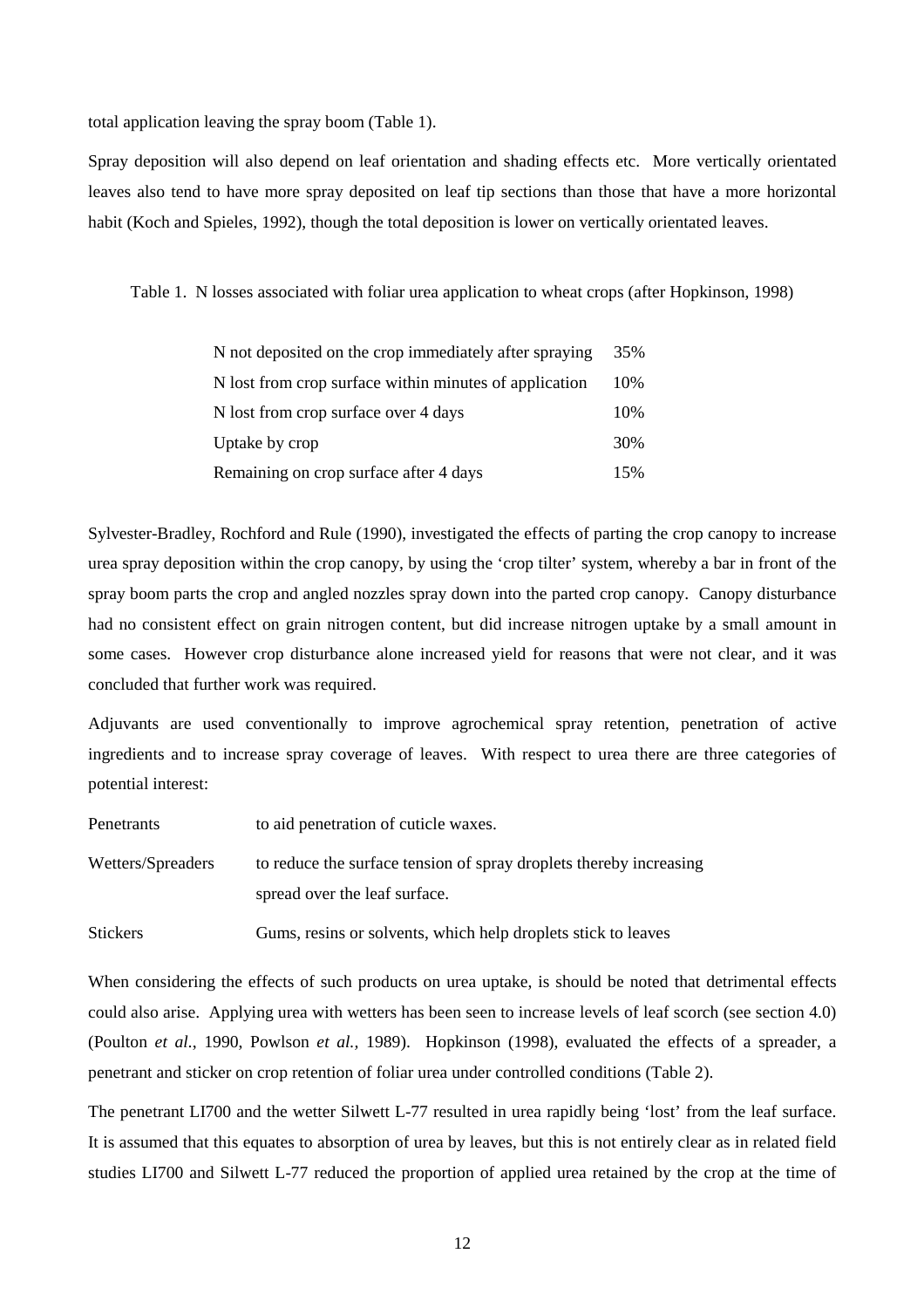application. No effects of adjuvants on leaf scorch were reported in this work. The roles of adjuvants in helping to manage foliar nutrition of wheat needs further detailed study.

Table 2. Effects of adjuvants (applied as a 0.1% solution with foliar-applied aqueous urea) on speed of removal of urea  $(15 \text{ kg N} \text{ ha}^{-1})$  from the surface of cereal flag leaves (determined by leaf washing technique (plants grown under glasshouse conditions)) (Hopkinson, 1998).

| Adjuvant    | Type      | Urea half life              |         |
|-------------|-----------|-----------------------------|---------|
|             |           |                             | (hours) |
| No adjuvant |           |                             | 48.6    |
| Silwet L-77 | Spreader  | (Organosilicone surfactant) | 1.4     |
| LI700       | Penetrant | (Soya lecithin based)       | 1.5     |
| Spray Fix   | Sticker   | (Latex based)               | 44 4    |

#### **3.2. Volatilisation losses of N applied as urea**

Breakdown by hydrolysis of urea to ammonia and carbon dioxide is facilitated by urease enzyme activity in leaf tissues and phylloplane (leaf-surface dwelling) bacteria. Hydrolysis is essential for assimilation of urea-N by the crop, but it is also a significant source of N loss via volatilisation of ammonia from leaves and leaf surfaces. In UK conditions it has been estimated that around 10% of the urea-N applied to wheat may be lost by volatilisation (Hopkinson 1998). However in other studies up to 50% of the applied N has been lost by such means (Bremner, 1990). On turf-grasses, losses of up to 35% have been recorded, attributed to volatilisation of ammonia within 24 hours of application (Bowman *et al*., 1987). Higher losses are only prevented by the rapid uptake of urea into the crop. In contrast to foliar N, only 0.8 % of the N applied as ammonium nitrate is subject to ammonia volatilisation (Harrison and Webb, 2001). The volatilisation losses estimated for foliar-applied urea-N, are very similar to those derived for solid or liquid solutions of urea applied directly to soil (11.5%) (Harrison and Webb, 2001).

Urease inhibitors (phosphoroamide compounds – see Bremner, 1990) broadcast with solid urea to soil have reduced the amount of N lost by volatilisation (Rogers *et al.,* 1987). However, when used with foliar urea, there are potential problems. Working with soybean, Krogmeier *et al.* (1989) found that applying the urease inhibitor PPD (phenyl-phosphorodamidate) with foliar urea increased the urea content, and decreased the ammonia content and urease activity of leaves. However, it also increased leaf tip necrosis, which was attributed to the accumulation of urea to toxic levels. Powlson *et al.* (1989) also found that adding the urease inhibitor PPD to urea solutions caused scorch on wheat. The topic of leaf scorch is discussed in more detail in section 4.0.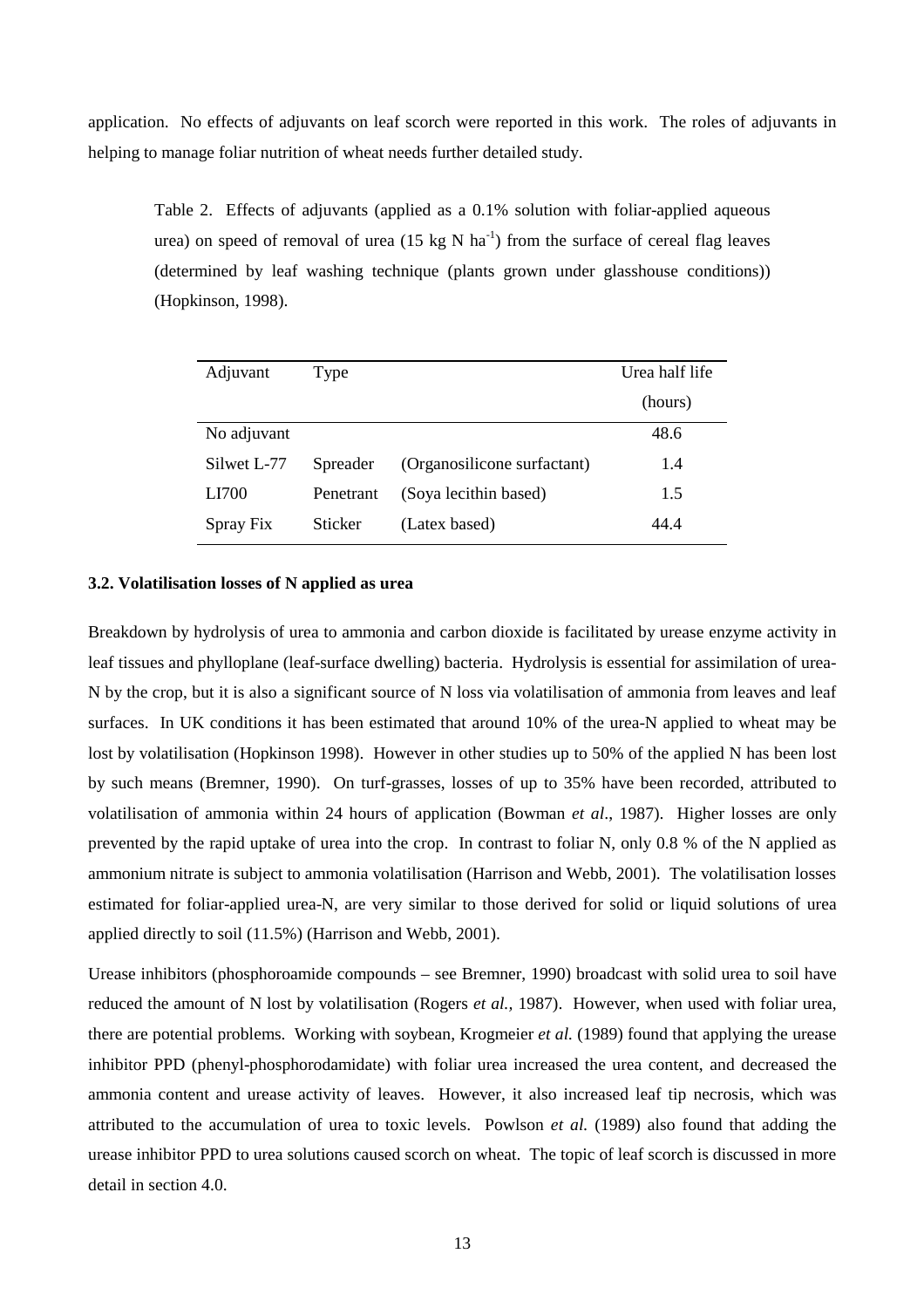Urea is taken up rapidly. Urea and ammonia content of barley leaves can be significantly increased within four hours of urea application. Turley and Ching (1986) found that urea content of leaves peaked within an hour of urea application, before declining to levels in untreated leaves. In ryegrass 40% of applied urea is absorbed between 12 and 24 hours after application, and the process of hydrolysis is rapid within the leaf (Bowman and Paul, 1992). Uptake also tends to be greater in younger leaves (Klein and Winterbaum, 1985). The cuticle is the main barrier to urea uptake and urea penetrates this primarily by diffusion, following a concentration gradient. The speed of passage through the cuticle depends on cuticle thickness and the amount of wax present. As older leaves tend to have greater deposits of wax, this may explain part of the difference in uptake between young and older leaves. Uptake of urea may be mediated to some extent by leaf cuticle morphology.

N taken up by the crop can be rapidly mobilised within the plant. It has been hypothesised that N derived from foliar urea enters more readily mobilised pools of nitrogen in the plant than those derived from soilapplied nitrogen. This is based on work in maize which demonstrated that urea-N taken up in leaves was readily transported to grain from pre and post-anthesis applications, and not stored in stem reserves (Below *et al*., 1985). Hopkinson (1998) also demonstrated that within 96 hours, labelled nitrogen applied to the flag leaf was rapidly transported to the rest of the plant.

Work has started to look at whether controlling the rate of urease activity in plants could minimise NH<sub>3</sub> losses. Work at the Scottish Crop Research Institute with potato crops has started to provide detailed knowledge of the urease enzyme and factors affecting its activation (Witte *et al*., 2001). The effect of differing levels of urease activity in transgenic potato plants on NH<sub>3</sub> losses has been studied (Claus-Peter Witte personal communication). In transgenic plants, reduced urease activity to 30% of that of control crops resulted in higher concentrations of urea and lower concentrations of ammonium accumulating in leaves as a result of slower urea degradation. In the control crops, ammonium concentrations were 4-5 times higher than those in transgenic plants. However, volatilisation losses, which ranged from 10 to 18% were unaffected by leaf ammonium concentration, and there was no significant difference in recoveries of labelled urea-N. Similar results were obtained using transgenic potato lines where in contrast urease activity was increased ( $> 2$  fold) compared to control plants. It was concluded that reduction in urease activity did not affect NH3 volatilisation losses in the situations tested, but that more work was required to examine effects on nitrogen use efficiencies. The rate of urease activity in wheat has been shown to be 52 % higher that in potato crops (Witte and Medina-Escobar, 2001). In contrast to effects in potato crops, in transgenic barley crops, where the activity of glutamine synthetase (which mediates the conversion of ammonium to amides) has been reduced by 47-66%, after urea application, the ammonium content of barley leaves increased and ammonia emissions increased in relation to leaf ammonium concentration (Mattsson *et al*., 1997). Work has started at Rothamsted to enhance the activity of glutamine synthetase in leaves. If ammonia losses in wheat are more sensitively related to leaf ammonium concentration than initial results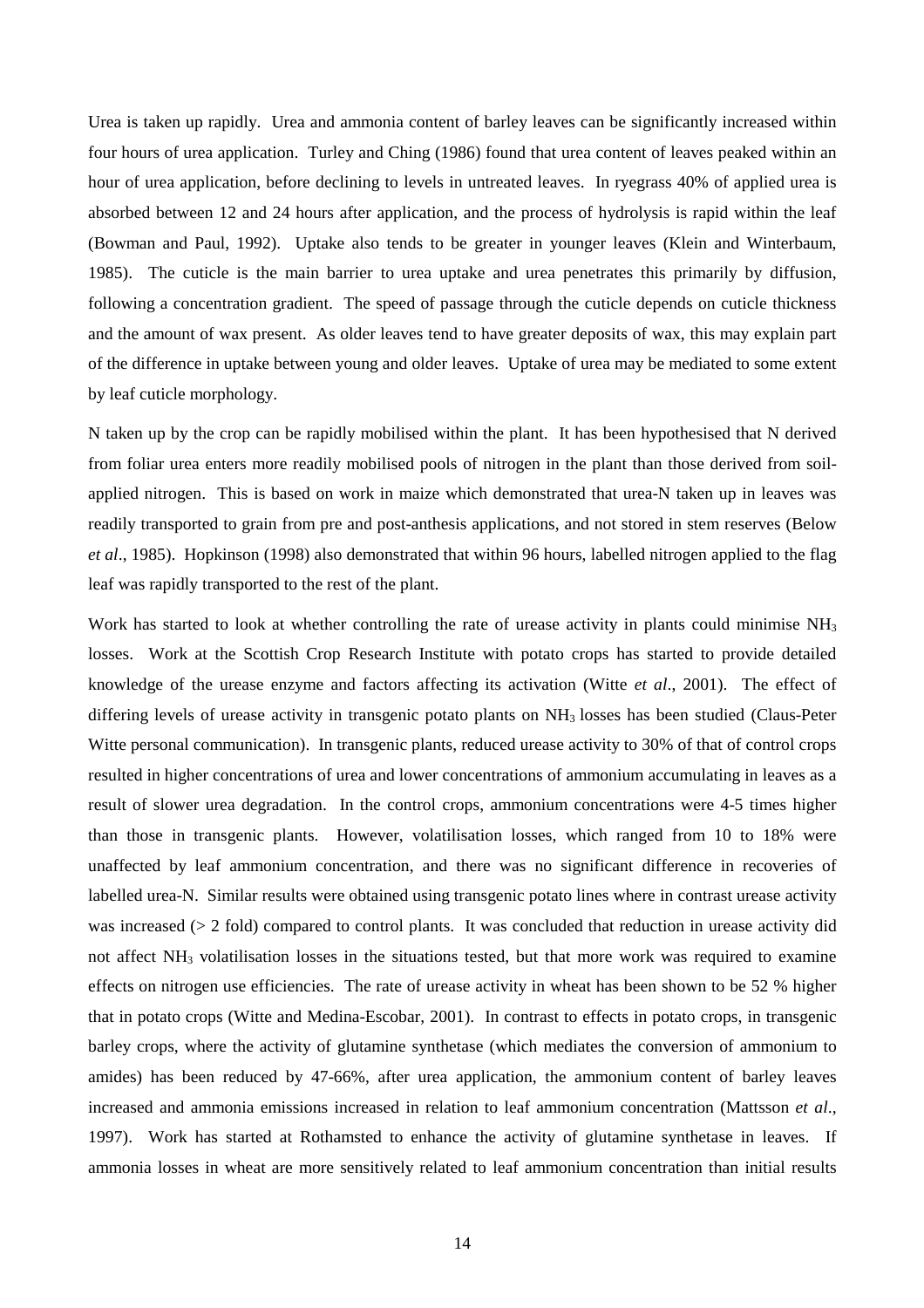from potato crops suggest, then manipulation of glutamine synthetase activity could be a means of significantly reducing the problem of ammonia volatilisation, and could also have implications on levels of leaf scorch damage and on N utilisation.

#### **3.3. Crop recovery of foliar N**

In order to minimise the quantity of residual N left after harvest which will be susceptible to leaching and pollution of waters with nitrates, crop recovery of all sources of applied N needs to be maximised. Sylvester-Bradley and George (1987) concluded that the extra granular N applied to boost grain protein could have implications on nitrogen leakage from the crop-soil system, as typically only 22% of the N applied was recovered in grain. In studies using labelled  $(N^{15})$  urea applied to wheat crops (at 40 kg ha<sup>-1</sup> N), recovery of N in the crop at harvest was optimised at 65-70% by applications during anthesis. Of the N recovered in the crop, 90-94% was present in grain (Powlson *et al*., 1989). Similar recoveries have been reported in other studies (Powlson *et al*. 1987, Smith *et al*. 1991 and Hopkinson, 1998). Recoveries of N in grain have been shown to be greater from foliar N applied late in the season than from fertiliser applied to the soil earlier in the season (Dampney *et al.*, 1995, Poulton *et al.,* 1990, Powlson *et al*., 1987 & 1989). Reported recoveries of foliar N in grain range from 30-35% (Dampney *et al.* 1995) up to 64% (Powlson *et al*. 1989) for applications made between anthesis and grain milky ripe. Where labelled foliar N was applied at flag leaf emergence recoveries were similar (64% (Powlson *et al*., 1989)) or lower (49% (Poulton *et al*., 1990)) than where nitrogen was soil applied, but, 82-88% of the applied N was still recovered in the grain. Between 2% and 8% of applied foliar-N was found to be present in soil (0-5 cm) at harvest for applications made between GS 37 and GS 51 (Poulton *et al*., 1990).

Overall losses of nitrogen from the soil and crop system associated with foliar-application of urea may be greater than those associated with soil-applied nitrogen. Poulton *et al*. (1990) recorded unaccountable 'losses' from the crop and soil amounting to 23% where nitrogen was soil-applied, attributable to denitrification and leaching loss, but 'losses' increased to 30-40% with foliar-applied urea-N.

The figures for crop recovery (i.e. excluding soil residues) of foliar applied urea-N are very similar to figures derived for soil applied nitrogen. On average only 60% of the N applied to soil is recovered by the crop (Bloom *et al*., 1988; Scott *et al.,* 1994). The loss processes affecting foliar N applications would seem to be fewer and more open to manipulation than the loss processes affecting soil-N applications. Hence it is expected that after further research and development, foliar-applied nitrogen would be better utilised than soil-applied nitrogen by missing out on the N loss processes involved in soil.

#### **4.0. Leaf scorch**

One of the major limitations with use of urea is the commonly encountered problem of leaf scorch; whereby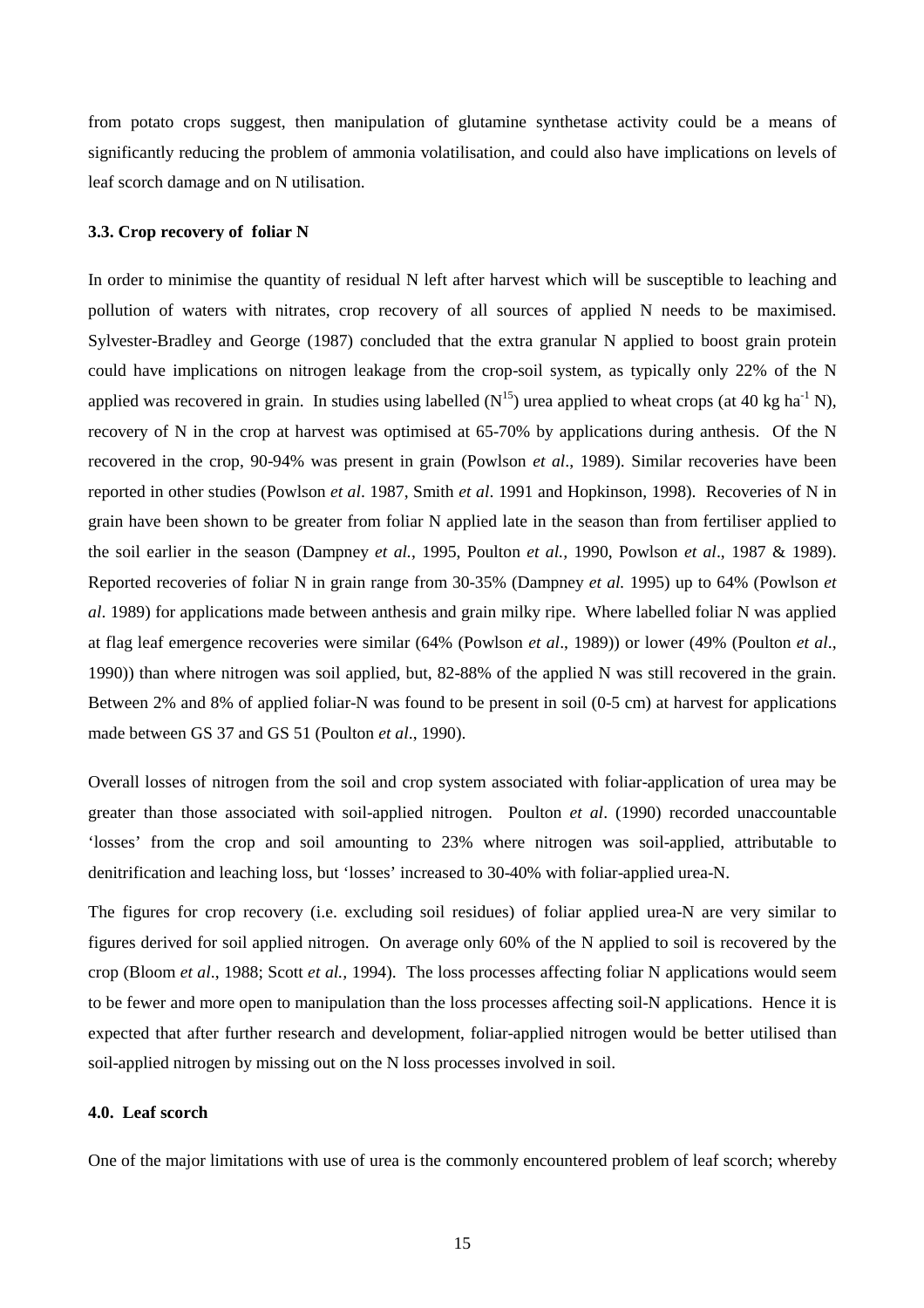leaf tips or margins, particularly of the flag leaf, become yellowed and necrotic. Scorch is a particular problem with application of high rates of urea or concentrated solutions and is of increasing concern where strobilurin fungicides are used where the beneficial effects achieved in the absence of disease have been attributed to extending green leaf area duration (see section 5.1). Leaf scorch levels of between 30 and 40% of flag leaf area were reported with high (multiple) application rates of foliar N (up to 180 kg/ha N), which resulted in yield depressions of between 0.24 and 0.5 t/ha (Dampney and Salmon, 1990; Sylvester-Bradley *et al*., 1984).

Dampney and Salmon (1990) found that foliar-urea application rates above 30 kg/ha N caused scorch, but at only 1 out of 9 sites did this exceed 10% of flag leaf area scorched. Sylvester-Bradley *et al*. (1984) recorded an average leaf scorch of 10 % of flag leaf area over 14 trial sites for a range of foliar urea application rates up to 60 kg ha<sup>-1</sup> urea-N. For the lowest rates of application tested (20 or 40 kg/ha N) the worst level of leaf scorch recorded was 20% leaf damage.

Leaf scorch tends to be exacerbated where foliar urea is applied earlier in the season and where conditions are warm, sunny and windy (Peltonen, 1993). However, Sylvester-Bradley *et al*. (1984) found no evidence that leaf scorch was worse in hot dry years. In greenhouse studies with wheat, Peltonen *et al.* (1991) found that leaf scorch depended on the leaf being wet for an extended period of time. This is supported in field conditions where scorch has been severe when urea is applied early in the morning when dew is still present on the crop (Gooding 1988, cited by Gooding and Davies, 1992).

Scorch has been attributed to the direct desiccation of cells by urea solutions drying out and concentrating on the leaf. This is said to remove water from the leaf by osmosis (Syverud *et al*., 1980, Gamble and Emino, 1987). It can be hypothesised that this would produce a spotting pattern on the leaf, whereas scorch of the leaf tip and edge is the most common observation. Urea has a low salt index (Grey, 1977) which should reduce the effects of direct osmotic damage to leaves. However direct damage to cells on crops such as maize has been observed (Gamble and Emino, 1987). The low salt index of urea means that the risk of scorch is less with urea than other forms of N fertiliser such as ammonium nitrate or ammonium sulphate.

Leaf-tip scorch is usually attributed to accumulation of ammonium in the leaf after *in-vivo* hydrolysis of urea. This increases the leaf pH, and may have other effects on leaf metabolism or respiration. The ammonium produced by hydrolysis is assimilated into amides through glutamine synthesis, then into amino acids, proteins and other nitrogenous leaf constituents.

Krogmeier *et al.* (1989), applying urea with urease inhibitors, concluded that leaf tip necrosis in soybean arose not from the accumulation of ammonia, but from urea, as necrotic tissue contained more urea then unaffected areas of leaf. Foy *et al.* (1953) working with maize, also found no evidence that accumulation of ammonia in leaves was associated with scorch severity. Highest levels of scorch were associated with elevated levels of urea in the leaves, but it was concluded that direct injury to leaf tissues was unlikely, and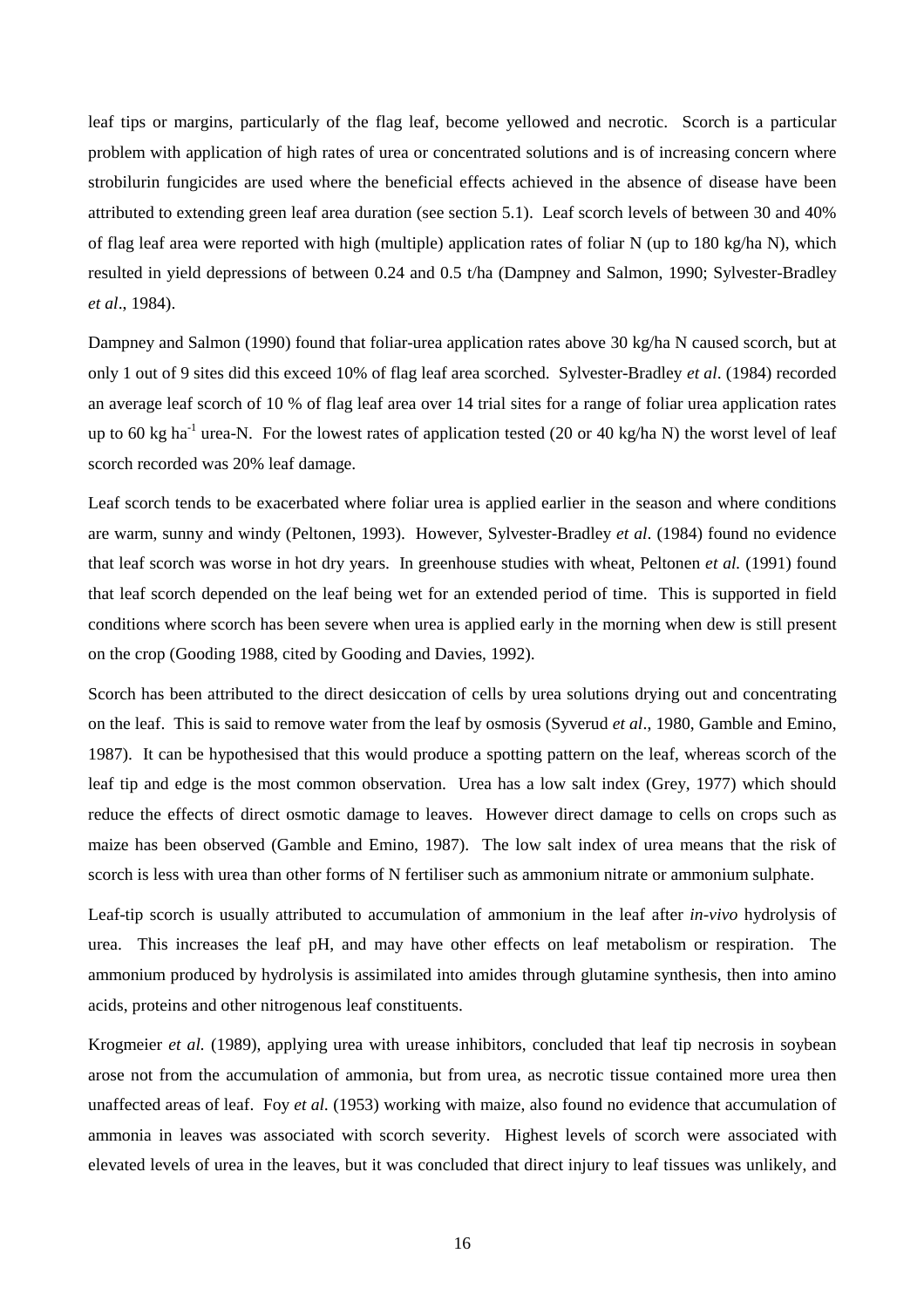effects on metabolism was a more likely explanation.

Care has to be taken in the interpretation of some work prior to 1970's, as urea fertilisers produced during this period were potentially contaminated with the toxic by-product 'biuret'. However, reviewing this topic, Gooding and Davies (1992), reported that visual symptoms of damage had not been seen at high concentrations of biuret, though reductions in yield could still occur.

Foy *et al*. (1953), cited the findings of several American studies which showed that addition of sucrose, potassium bicarbonate or calcium hydroxide to urea sprays reduced scorch damage in crops. Hinsvark *et al*. (1953), measured the evolution of  $C^{14}$ -labelled CO<sub>2</sub> resulting from hydrolysis of labelled urea applied to vegetable crops, and it was found that addition of sucrose significantly reduced the rate of urea hydrolysis. Working with maize, Foy *et al.* (1953) found that addition of potassium bicarbonate increased levels of damage, while addition of sucrose reduced damage from severe to moderate levels. Addition of sucrose with urea resulted in elevated levels of reducing sugar in the leaf. It was hypothesised that accumulation of products from metabolism of ammonia in the leaf, such as amino acids or polypeptides may be responsible for leaf damage, where the rate of protein synthesis lags behind, or is blocked. In some cases, the activity of urease may not be matched by that of glutamine synthetase, leading to accumulations of ammonium to toxic levels. This may be exacerbated in dry conditions.

Foy *et al.* (1953) presented supporting evidence that sucrose reduced absorption rates of urea, and it was hypothesised that sucrose may also increase the translocation of urea, or its products, in the leaf. The latter hypothesis is supported by Weintraub and Brown (1950); cited by Foy *et al*. (1953), which demonstrated that translocation of herbicides in plants (including a urea compound) was increased by addition of sucrose.

Applying urea with wetters has also increased scorch damage as described earlier (section 3.1) and applying urea in mixture with fungicides containing wetters can pose an increased risk of scorch (Gooding, 1988). Effects of wetters are probably attributable to their effects on the rate of urea penetration of the leaf (section 3.1).

Grey (1977) suggested that small droplet sizes could increase leaf coverage, and hence reduce the risk of leaf scorch, and this has been shown in maize (Chesnin and Shafer, 1953). Scorch can also be reduced by splitting the dose between applications a few days apart, and by increasing the dilution of urea.

Some commercial formulations of urea are also marketed which are purported to reduce leaf scorch. 'Sunburst' is marketed as a urea-N solution with contains calcium oxide and calcium chloride. It is a foliar N product which is reported to reduce the risk of scorch and increase the efficiency of use compared to conventional urea-N sprays. Foy *et al*. (1953) found that addition of calcium hydroxide to urea sprays reduced scorch damage.

Limited work to date suggests that cultivar can have an influence on the expression of scorch (Gooding, 1988, cited by Gooding and Davies, 1992)). Differences in leaf morphology and physiology may play a role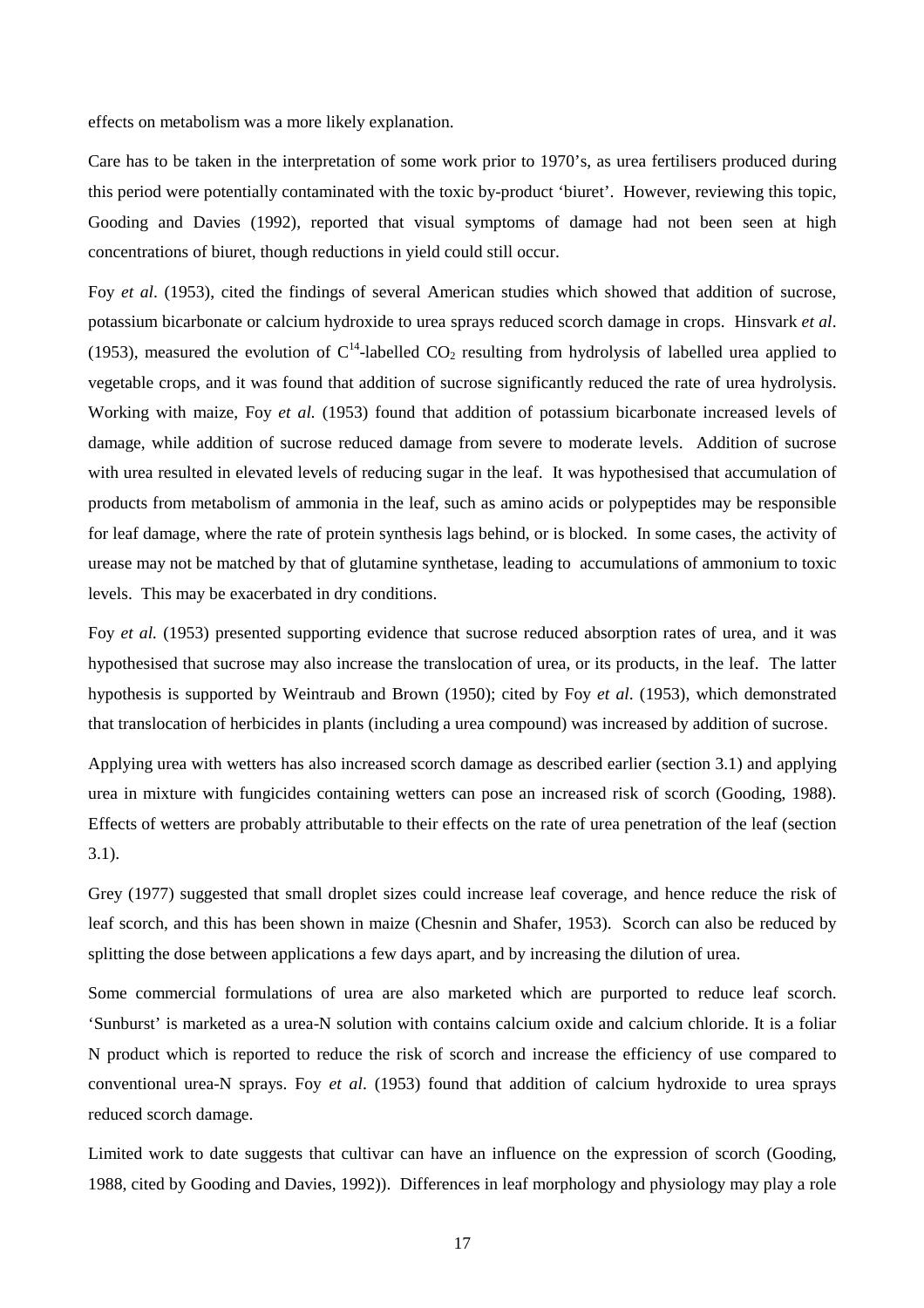in such cases and this warrants further study.

Work has started at Rothamsted to manipulate wheat to enhance the activity of glutamine synthetase in leaves. If the imbalance between rates of urease and glutamine synthetase activity is a major cause of scorch in wheat, due to accumulation of ammonium, then this could be a means of significantly reducing or eradicating the problem. If and when such traits are successfully incorporated into commercial wheat cultivars, work will be required to evaluate their effectiveness.

#### **5.0. Retention of green leaf area**

Once grain-fill commences, 20-50% of the final grain weight is sourced from the re-mobilisation of reserves stored in the green canopy (i.e. fructose in the stem and proteins in the leaves). Photosynthesis by the flag leaf, and to a lesser extent by leaves two and three, supplies the remainder of the grain weight. The persistence of the canopy, particularly the flag leaf is therefore critical in determining grain yield (HGCA Wheat Growth Guide, 1997). Nitrogen in the canopy is also re-mobilised; up to 75% of nitrogen taken up by the crop is used to form grain proteins (Sylvester-Bradley and Scott, 1990). Gregory, Marshall and Biscoe (1981) showed that, as N was re-mobilised from leaves, there was a corresponding reduction in the rate of photosynthesis; suggesting that continued grain growth depends on the presence of sufficient nitrogen in the canopy to maintain the rate of photosynthesis and delay the onset of senescence.

Foliar urea applied just prior to ear emergence has been shown to delay leaf senescence, prolonging photosynthesis and green leaf area (Lawlor *et al*., 1987) for about a week, and in some extreme cases by up to 20 days (Harms and Nowak, 1990). As the grain 'sink' for nitrogen increases, and nitrogen is remobilised from the canopy and directed towards grain production, there may be advantages in early foliar N applications (i.e. prior to anthesis), to boost the canopy nitrogen content and extend the life of the crop canopy. In a review of the limited studies available, Gooding and Davies (1992) indicated that application of foliar N increased leaf nitrogen content in wheat (and related cereal species) up until grain maturity, though in other studies, applications around anthesis had no effect on leaf nitrogen content during grain filling. Factors such as soil nitrogen supply will affect the results of such studies. At fertiliser N rates close to the optimum, applications of foliar N are most likely to have little or no effect on leaf N content, compared to effects at sub-optimal or nil rates of spring-applied nitrogen (Lawlor *et al*., 1989). Increasing the duration of the canopy has been estimated to be worth around  $0.2$  t ha<sup>-1</sup> yield per day during the critical grain-filling period.

#### **5.1. Foliar N and strobilurin fungicides**

Strobilurin fungicides were introduced to the UK in 1997, and it was soon noted that these fungicides appeared to have physiological effects on crops such as longer retention of green leaf area, increased chlorophyll content and greater light absorption (Jones and Bryson, 1998). Previous and current HGCA-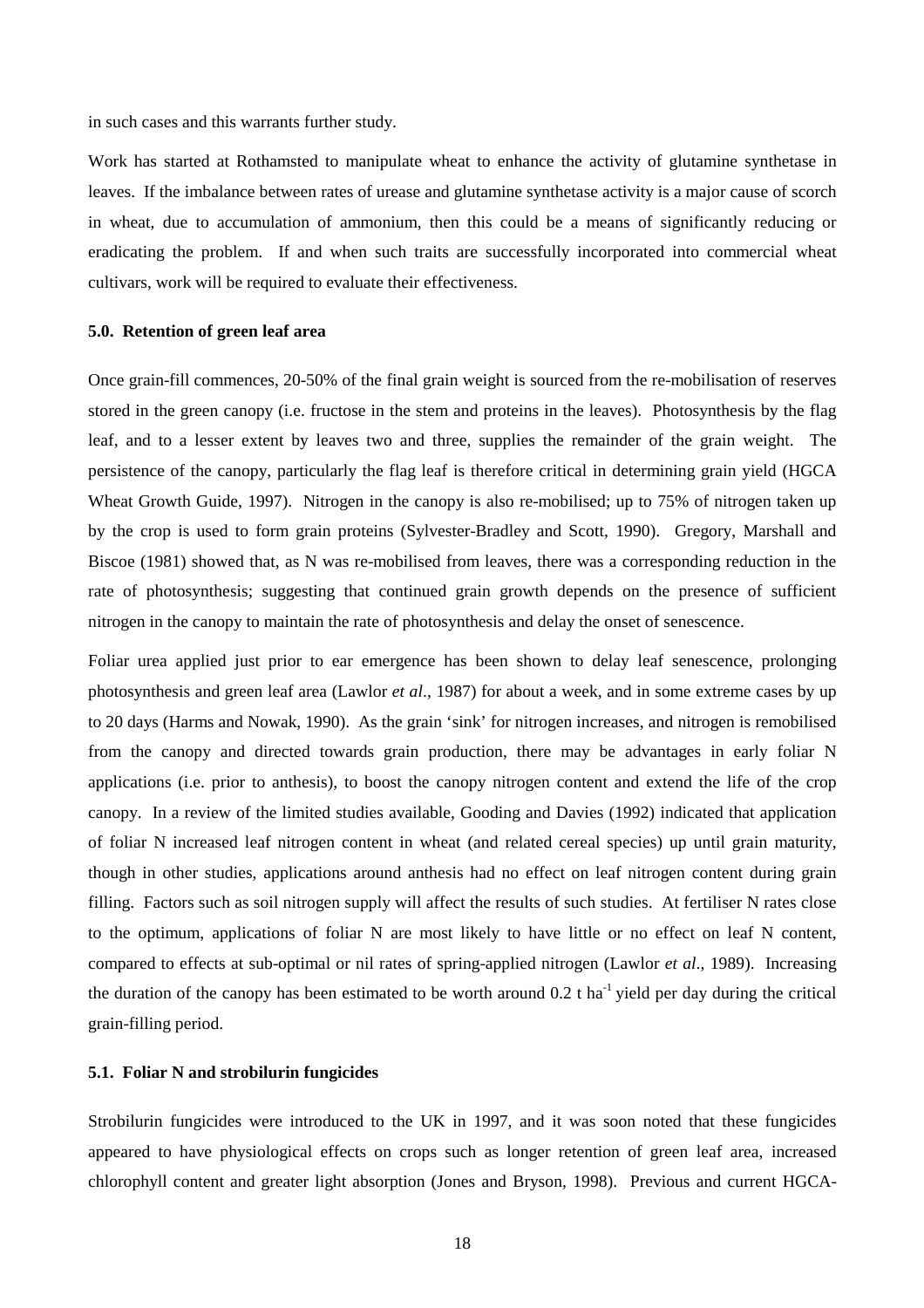funded work in-progress has demonstrated that strobilurin-based fungicide programmes can provide an additional yield benefit of between 0.5 and 1.0 t/ha over triazole-based fungicides, irrespective of effects on disease control (HGCA, 2000). Limited work (B. Clark personal communication) has shown that optimum nitrogen rates are no different for strobilurin treated crops even where yields have increased by around 1 t/ha, but grain proteins can be significantly lower. Further work is required in this area. Foliar N applications are recommended where milling premiums are sought (HGCA, 2000). The targeting of such fungicides to GS 32 and GS 39 timings could increase pressure on nitrogen supply late in the season. There could therefore be additional benefits from use of foliar urea sprays with strobilurins, by prolonging green leaf retention, enhancing the strobilurin effect on yield and maintaining grain protein concentrations. Applying urea after flag leaf emergence could help retain green leaf area, and help boost yield. Later applications, at or around anthesis, could help maintain grain protein content in high yielding situations. However, any scorch damage induced by foliar N may be a greater problem in strobilurin-treated crops where green leaf area is retained for a longer period of time.

#### **6.0. Discussion**

#### *Meeting the needs of high-yielding wheat crops*

As demonstrated in the introduction, with increasing grain yields and little increase in fertiliser N use over the last 15 years years, UK wheat crops are starting to show a trend towards declining protein content. The situation is likely to get worse as costs of nitrogen increase. Ammonium nitrate is becoming a premium product on the world market, with volumes on the open market declining and prices increasing. In the meantime crop values remain low. This means that the economic breakeven ratio for cereals (as used to calculate the economic breakeven optimum fertiliser application rate) is widening, which has the effect of reducing the economic optimum nitrogen rate (MAFF, 2000). The DEFRA recommendations for fertilisation of arable and horticultural crops (MAFF, 2000) are based on these break-even calculations. In 2001, in response to increasing nitrogen cost, ADAS has recommended that the recommended economic optimum N rate for cereals should be reduced by 20 kg/ha N on average. Increasing nitrogen price will therefore exacerbate the current problem of declining grain protein content.

Further pressure on maintenance of grain protein will arise with the advent of a number of very high yielding milling quality varieties. High yield equates with high N demand unless improved nitrogen use efficiency by the crop can be demonstrated. In NIAB trials in 2000, the new cultivar Xi 19 with milling potential produced yields close to 11 t ha<sup>-1</sup>.

Typically, benchmark crops yielding 9 t ha<sup>-1</sup> take up around 244 kg ha<sup>-1</sup> by harvest (HGCA Wheat Growth Guide, 1997). It will be very difficult to produce the large canopies needed to absorb and store close to the  $300 \text{ kg}$  ha<sup>-1</sup> N required for an 11 tonne crop (which will be re-directed towards grain production in the reproductive growth phase) without incurring problems such as lodging, and pressures to stem nitrogen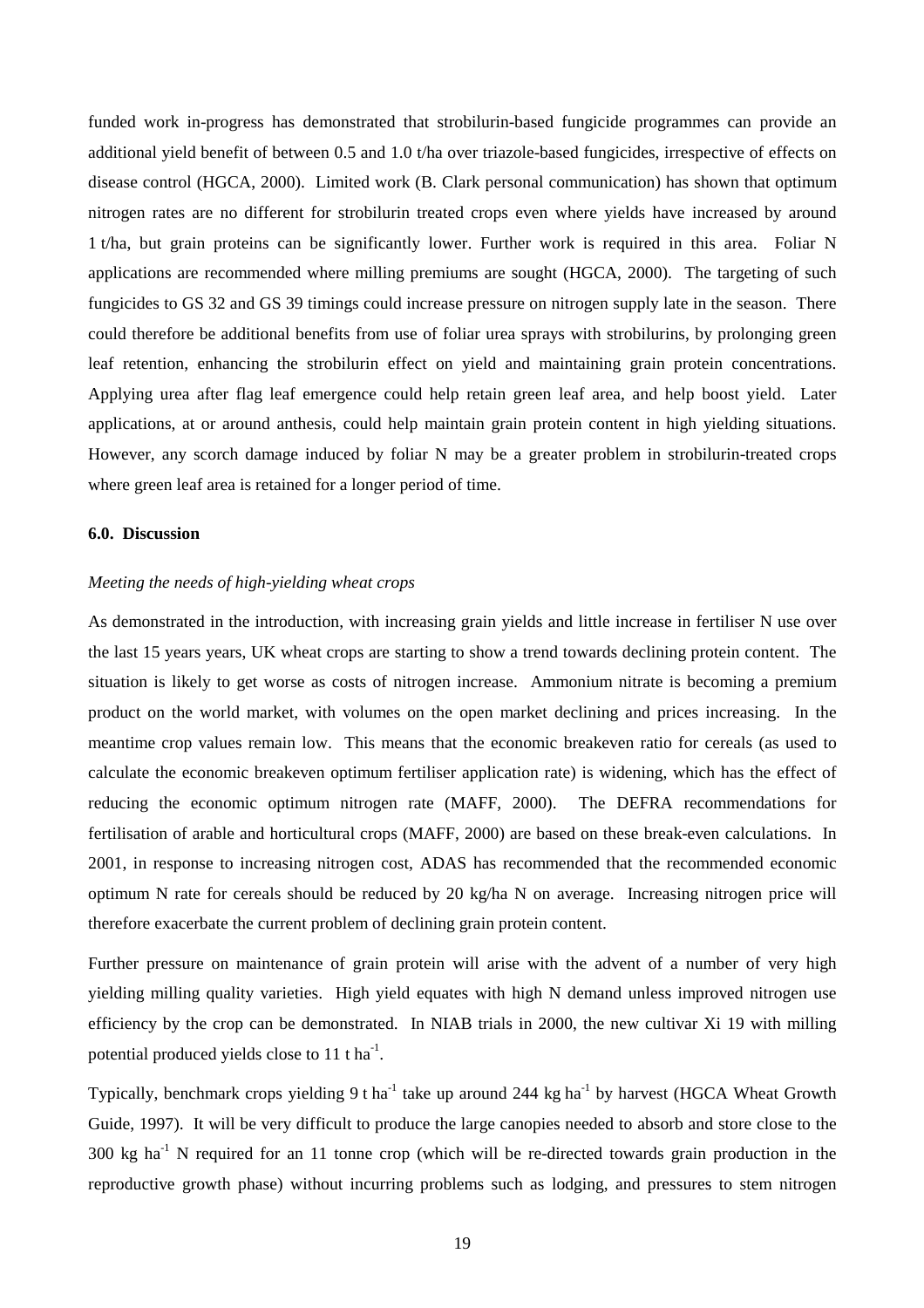losses etc. In addition, dry soil conditions may restrict soil nitrogen uptake later in the season. So, there is a need to develop ways of getting nitrogen into crops while minimising lodging and N loss problems.

There could be additional benefits from use of foliar urea sprays where strobilurin fungicides are used on wheat, where it could help to prolong green leaf retention which is already enhanced by strobilurin fungicides, an effect which has been cited as accounting for the effect of strobilurin fungicides on yield of wheat in the absence of disease pressure (Jones and Bryson, 1998).

Meeting the nitrogen demands of both high yield and high grain protein, without increasing lodging risk, disease pressures and other problems associated with high nitrogen use, means that a greater proportion of the total nitrogen demand will most likely have to be met from applications later in the growing season. Foliar N could have a significant role to play in this situation. Optimum timings to boost yield and/or grain protein content are known, and there is no evidence that use of late-N affects the protein quality for baking uses. However, utilisation needs to be improved, losses minimised and risks of any scorch damage reduced to improve responses to applied N, and to encourage use by growers.

#### *Does foliar N have a role in canopy management strategies?*

The aim of canopy management strategies is to better target N use to crop demand by tactical applications of nitrogen. This inevitably means nitrogen is applied later in the season than would normally be the case with conventional fertiliser regimes based on soil-applied N, with the emphasis being on canopy survival during the grain filling stage rather than on canopy expansion during stem extension. Conventional fertiliser regimes promote a rapid rate of N uptake during stem extension, which then reverts to rates observed in unfertilised crops during the grain filling stage. In contrast where canopy management techniques are used, the same amount of applied N can be split between more applications and more N is applied later, even up to when the crop is flowering, without affecting final shoot N content (Sylvester-Bradley and Stokes, 2001). Late N applications have been shown to increase N uptake, even where June and July rainfall was only between 31 and 43% of the long-term average. However, previous HGCA work demonstrated that canopy management sometimes encountered problems in dry conditions on drought-prone soils (Stokes *et al.*, 1998). As a result, there is likely to be interest in the potential for use of foliar N to manage canopies late in the growing season. Using foliar N with canopy management techniques did help in achievement of grain protein targets, which were sometimes difficult to achieve with soil-applied N alone.

There remains a question whether late applications of foliar N can make up fully for previous sub-optimal nitrogen use. Though there is potential to use foliar-applied urea to make tactical applications of nitrogen to crops, there is not enough information available yet to make firm recommendations and further research and development is required in this area.

Clearly there is the potential for an increasing role for use of foliar-urea in wheat crops in the near future.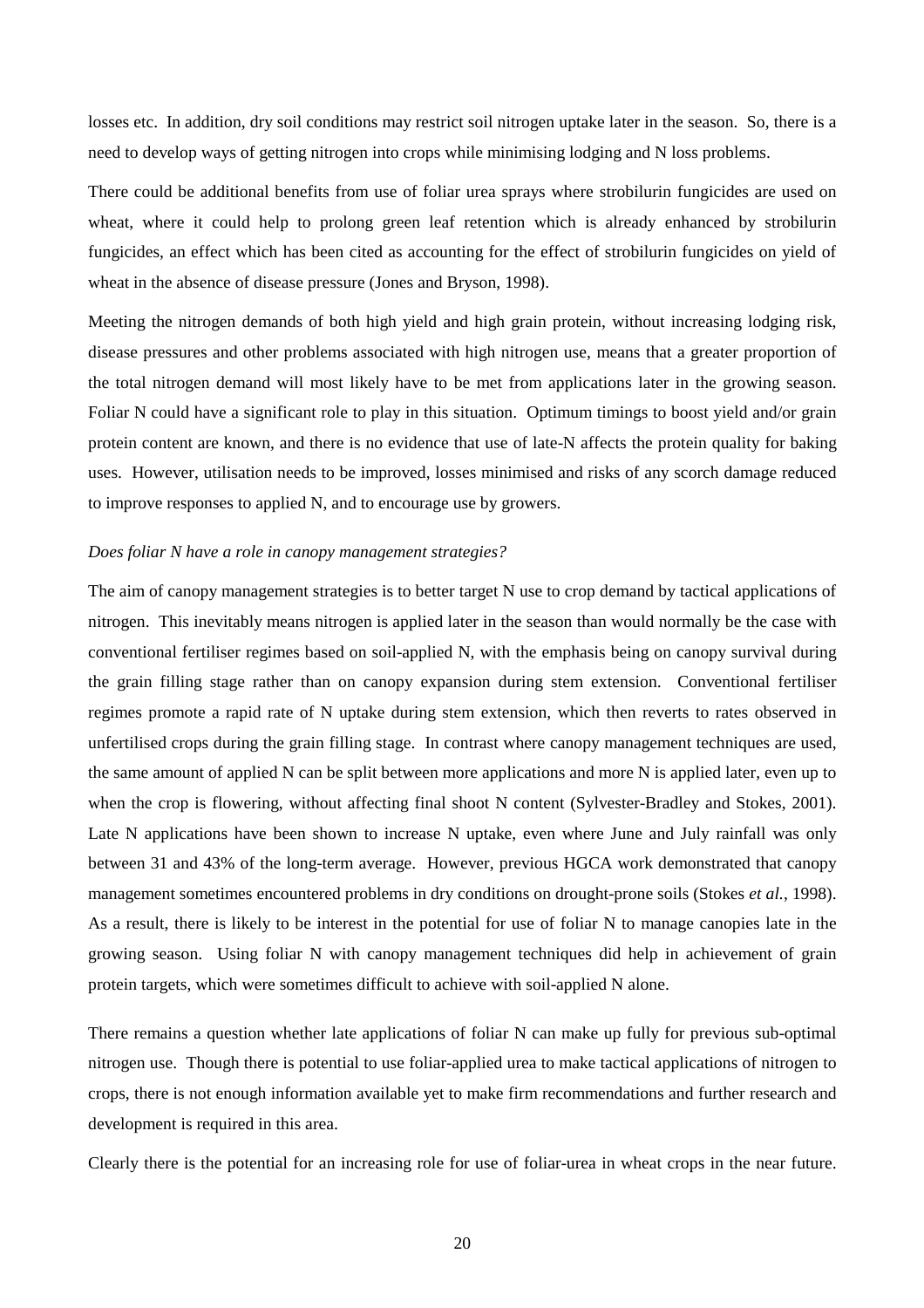However there remain problems with N losses during application and uptake, and scorch damage under some circumstances. The efficiencies of crop recovery of late-applied foliar N and granular-N, applied earlier in the season, are variable but similar in magnitude. However the causes of inefficiency are different, and in the case of foliar urea should be amenable to technical improvement.

#### *Improving the efficiency of urea-N use*

Overall losses of nitrogen from the soil and crop system associated with foliar-application of urea may be greater than those associated with soil-applied nitrogen. Further work is required to identify and quantify the loss pathways associated with foliar N application.

There should be opportunities to increase the amount of foliar N which reaches and remains on the leaf surface. However the literature reviewed suggested that little could be gained from altering spray quality (volume or droplet size). Air-assisted spray systems may help increase crop coverage and reduce drift loses, but work is require to verify this. Crop phenotype may also have an influence on spray retention, as leaf angle and leaf size will affect how sprays are shed or retained by leaves and this perhaps warrants further investigation. Very limited work to date on spreader and penetrant adjuvants has shown that they can influence spray retention on leaves and uptake of urea, though more detailed study is required and implications of increased urea uptake on the risk of scorch damage needs to be evaluated.

The volatilisation losses of ammonia associated with foliar-applied urea-N are significant, accounting for around 10 % of the N applied. Volatilisation losses could theoretically be reduced by a number of means which could include increasing the rate of absorption into leaves, applying urea in mixture with urease inhibitors or by genetically altering plant metabolism by modifying the rate of activity of urease or glutamine synthetase. The latter perhaps would not receive public support in light of current views on genetically modified organisms unless such traits could be bred into commercial lines through traditional breeding methods. With regard to other mechanisms, adjuvants may have an effect and a role to play; though this needs to be fully evaluated. Urease inhibitors have reduced N losses associated with soilapplied N but foliar application presents more difficulties. There does appear to be scope for further evaluation in this area.

#### *Scorch*

Scorch is not a major problem where urea application rates are relatively low  $(40 \text{ kg ha}^{-1} \text{ N})$  and precautions are taken to ensure urea is not applied in situations where there is a high plant transpiration rate (i.e. warm, sunny and/ or windy conditions). The causes of scorch are still not clearly understood but accumulation of urea or ammonium have been commonly cited as causes. Factors which reduce the rate of urea absorption may help reduce the incidence of scorch, though this could potentially increase losses due to volatilisation. Factors which may help mediate the rate of urea transport across the leaf surface include differences in leaf morphology, which have received little attention to date and warrant further study. The work started at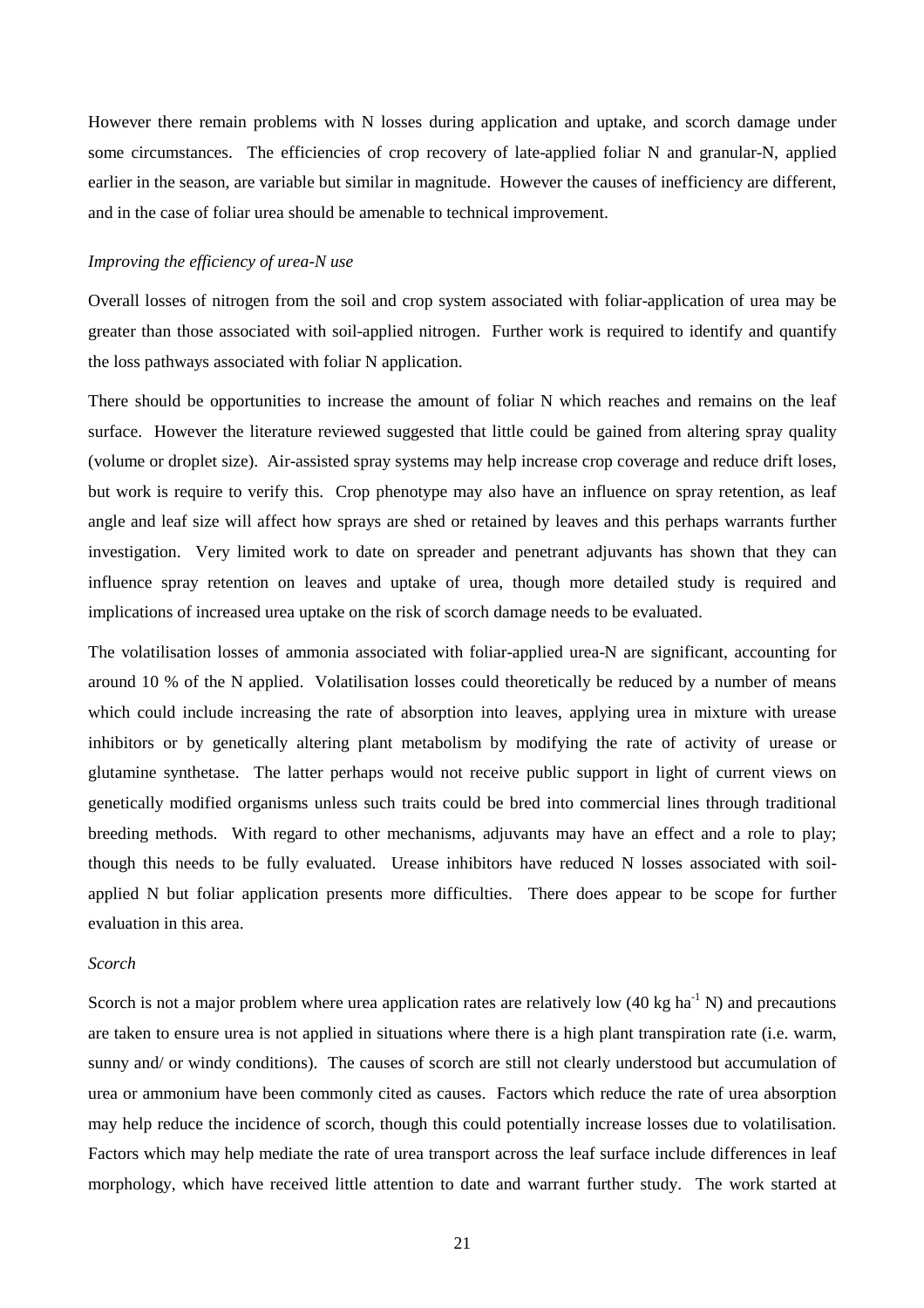Rothamsted to enhance the activity of glutamine synthetase in leaves should provide a useful tool to examine the effect of the rate of N transformation processes in the leaf on the expression of scorch damage to help pinpoint the causes. If accumulation of ammonium is a major cause of scorch, then the ability to regulate the rate of glutamine synthetase activity could provide a means of significantly reducing or eradicating the problem. If and when such traits are successfully incorporated into commercial wheat cultivars, work will be required to evaluate their effectiveness.

#### *Environmental impacts of volatilisation losses of NH3*

Environmental problems may arise when nitrogen is lost from the crop/soil environment as nitrate  $(NO_3)$ , ammonia (NH<sub>3</sub>) or nitrous oxide (N<sub>2</sub>O). These losses are increasingly the subject of EU legislation and intergovernmental agreements. Requirements for reductions in NH<sub>3</sub> emissions are currently being debated by the UN Economic Commission for Europe (UNECE) which is drawing up protocols to reduce atmospheric pollution and acid deposition (Bull & Sutton, 1998). As atmospheric  $SO_2$  levels continue to decline, NH<sub>3</sub> is cited as being responsible for acidification of rain, and it is also cited as a direct pollutant in protected nutrient-depleted habitats. However, the overall contribution of foliar urea to such problems in the UK is insignificant compared to the NH<sub>3</sub> losses emanating from UK livestock farming systems. For all fertiliser sources there is a need to consolidate studies of individual pollutants by examining N losses as a whole.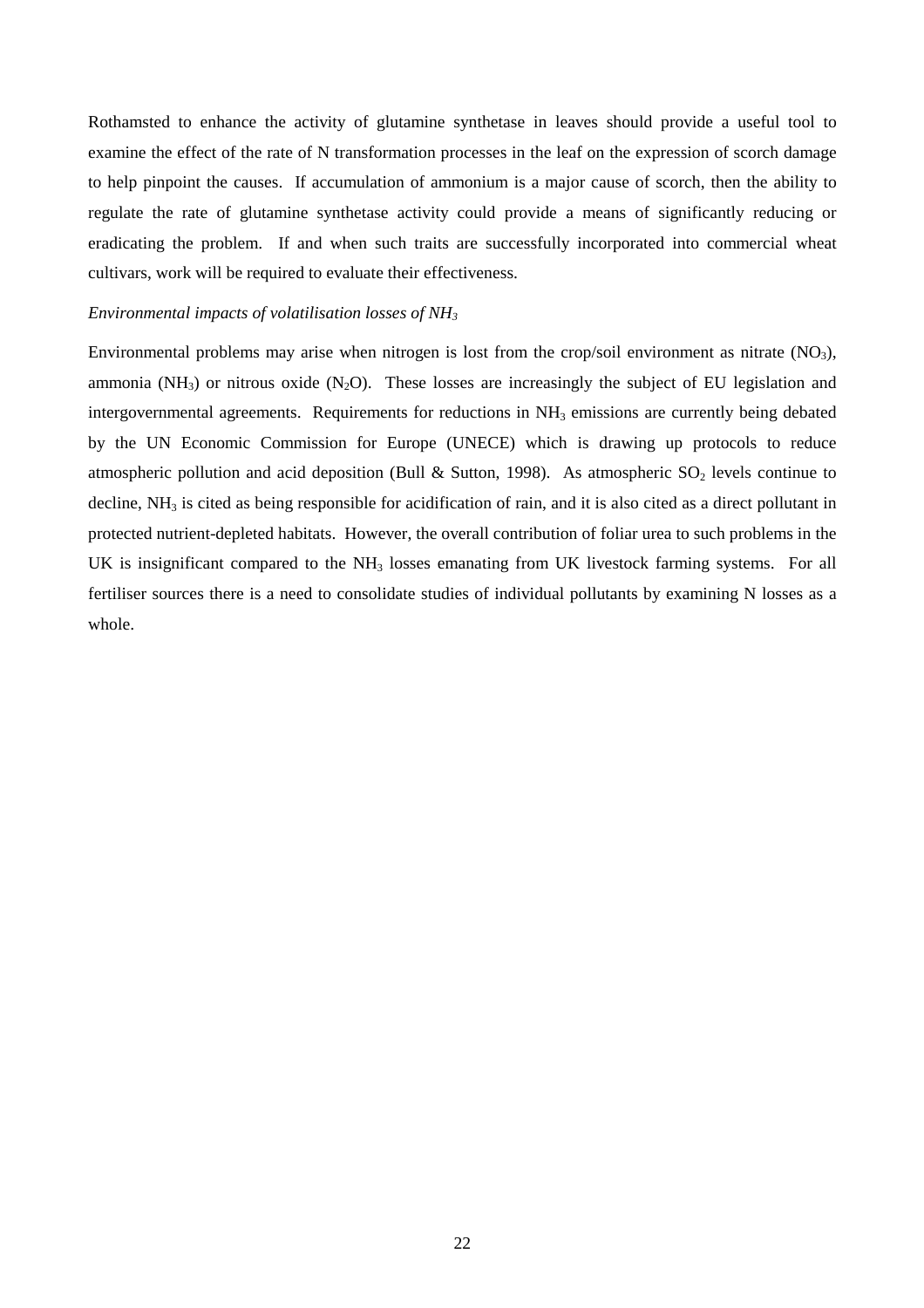### **6.1. Key summary points for growers**

### *Grain protein*

- Applied at the right time, foliar urea-N is more effective in boosting grain nitrogen (protein) content than granular nitrogen. Typically, 30 kg ha<sup>-1</sup> N will boost grain protein content by 0.8% when applied as foliar N and by 0.6% when applied as granular N.
- Application of foliar urea between anthesis and late milk development (GS 65 79) is most likely to have the largest effect on grain protein concentration.
- Grain protein will respond to increasing foliar N application rates up to c.100 kg/ha N, even in high fertility situations.
- The extra protein generated by late foliar N application is of a high quality and will not adversely affect bread-making qualities.
- There is a need to maintain Nitrogen: Sulphur ratios to ensure grain protein quality is not compromised.

## *Grain yield*

- Yield responses to foliar urea are variable, and in general yield responses decline when application is delayed much beyond flag leaf emergence.
- Applications of foliar urea at flag leaf or ear emergence are most likely to boost green leaf area, leaf nitrogen content and prolong the duration of canopy green area and photosynthesis by a few to several days, which may increase yield. In total up to 35% of crop N demand (averaging 85 kg/ha N) is accumulated after the flag leaf has emerged (typically from mid-May onwards), when soil conditions can limit nitrogen uptake.

## *Efficiency of N recovery*

• The efficiency of crop uptake of late foliar N is similar to that for soil-applied nitrogen (approximately 65-70% recovery).

#### *Avoiding scorch*

• Scorch is a potential problem particularly where concentrated (20%) urea solutions are used. Foliar N application rates of 30-40 kg/ha N can cause scorch, but typically only 10% or less of the flag leaf area is affected. Scorch of between 30% and 40% of the flag leaf area is possible from high (multiple) applications of foliar N, and yield depressions of up to 0.5 t/ha are possible at these high rates. Larger detrimental effects may be possible where strobilurin fungicides prolong green leaf area.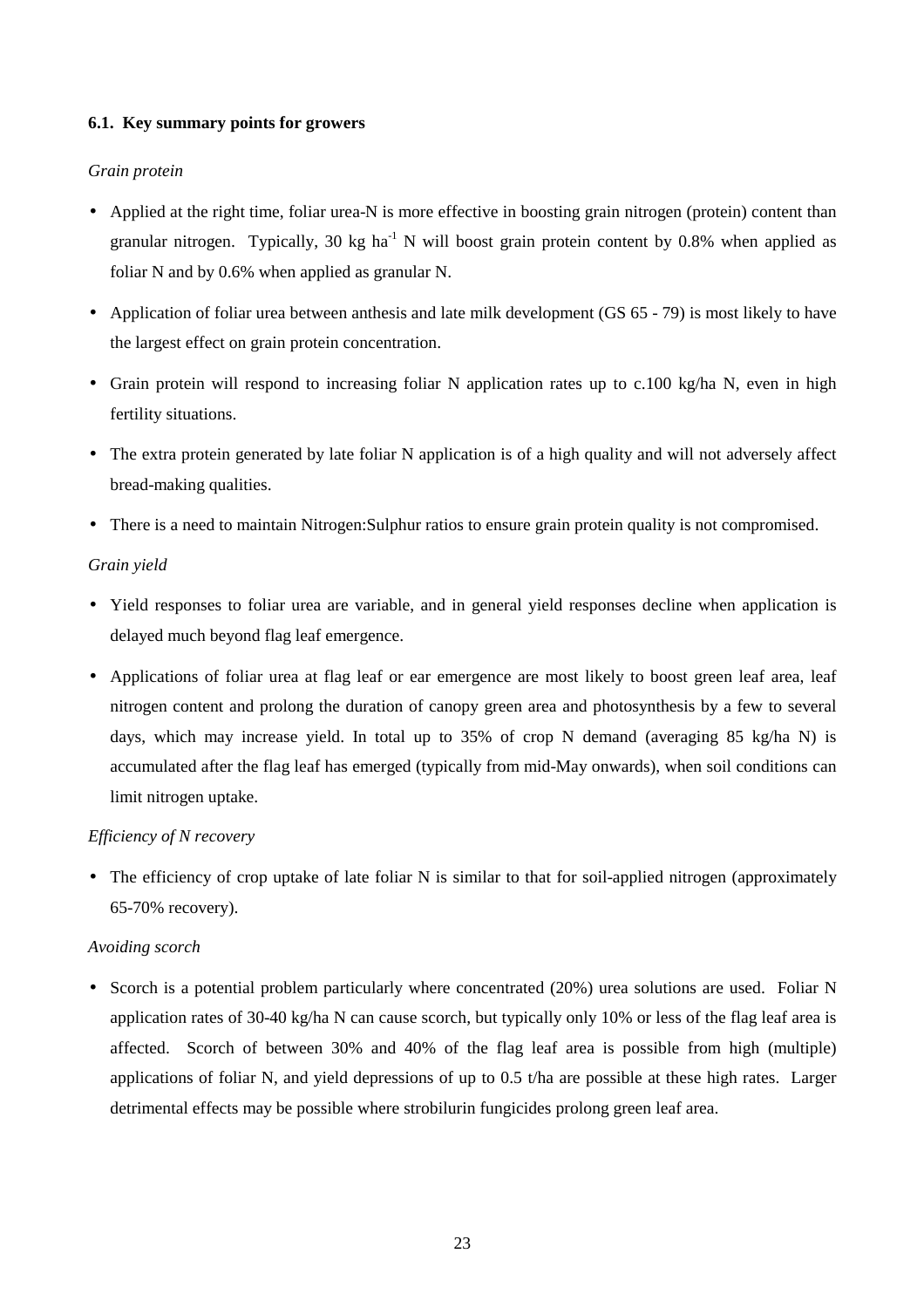- The risk of scorch can be reduced by increasing dilution/reducing N concentration of the urea solution and avoiding application during hot, bright conditions. Splitting high application rates with a few days gap between applications may reduce scorch risk.
- Factors such as previous agrochemical treatments (with wetters etc) or rapid periods of growth may have an influence on the leaf cuticle and protective layers and may affect the rate of urea absorption by leaves. Where the rate of uptake is increased the risk of scorch is increased.
- Applying urea in mixture with fungicides that include wetters or other adjuvants is approved but the effect of tank mixing on scorch risk is not known. Care should be taken when selecting tank mix partners for urea sprays, the application of which may coincide with 'ear wash' fungicide sprays.
- Environmental factors which have been reported to increase the risk of scorch damage include applications under warm or windy conditions or where the leaf is wet for an extended period of time, i.e. when dew is still present on the crop. The best conditions for treatment are when the following 48 hours are forecast to be calm, cool and dull.

#### **7.0 Further R&D requirements**

#### *1) Prediction of grain protein content.*

Work is required to identify those crops, particularly up-and-coming high-yielding milling wheats, which need extra nitrogen in order to achieve grain protein targets, and the rate of application that would be required. A method is required to predict grain N content at or before GS75 so that the need for foliar N can be better targeted. Recent HGCA-funded work in this area (Bhandari, 2000), is an important development towards predicting final grain protein content and further work is required to prove and refine this new methodology. Success in this area would help reduce ineffective use of foliar N in milling wheat, given that previous work has indicated that extra N was only cost-effective in about 25% of fields treated. An effective prediction method would reduce costs to UK quality wheat growers and minimise any undesirable environmental effects arising from unnecessary nitrogen use. Successful development of this prediction method would enable more confident use of foliar N by growers and allow more precise decisions of if, and how much, extra N is needed by individual crops in order to meet a specific market requirement for grain protein concentration.

#### *2) Nitrogen strategies for high yielding milling cultivars.*

As new high-yielding bread-making wheats are released onto the market, there will be a need for information and advice on appropriate nitrogen management strategies to attain bread-making premiums. In addition there will need to be awareness of the impacts of N:S ratio on grain protein quality. Work is required with these new cultivars to develop nitrogen fertilisation strategies which optimise yield potential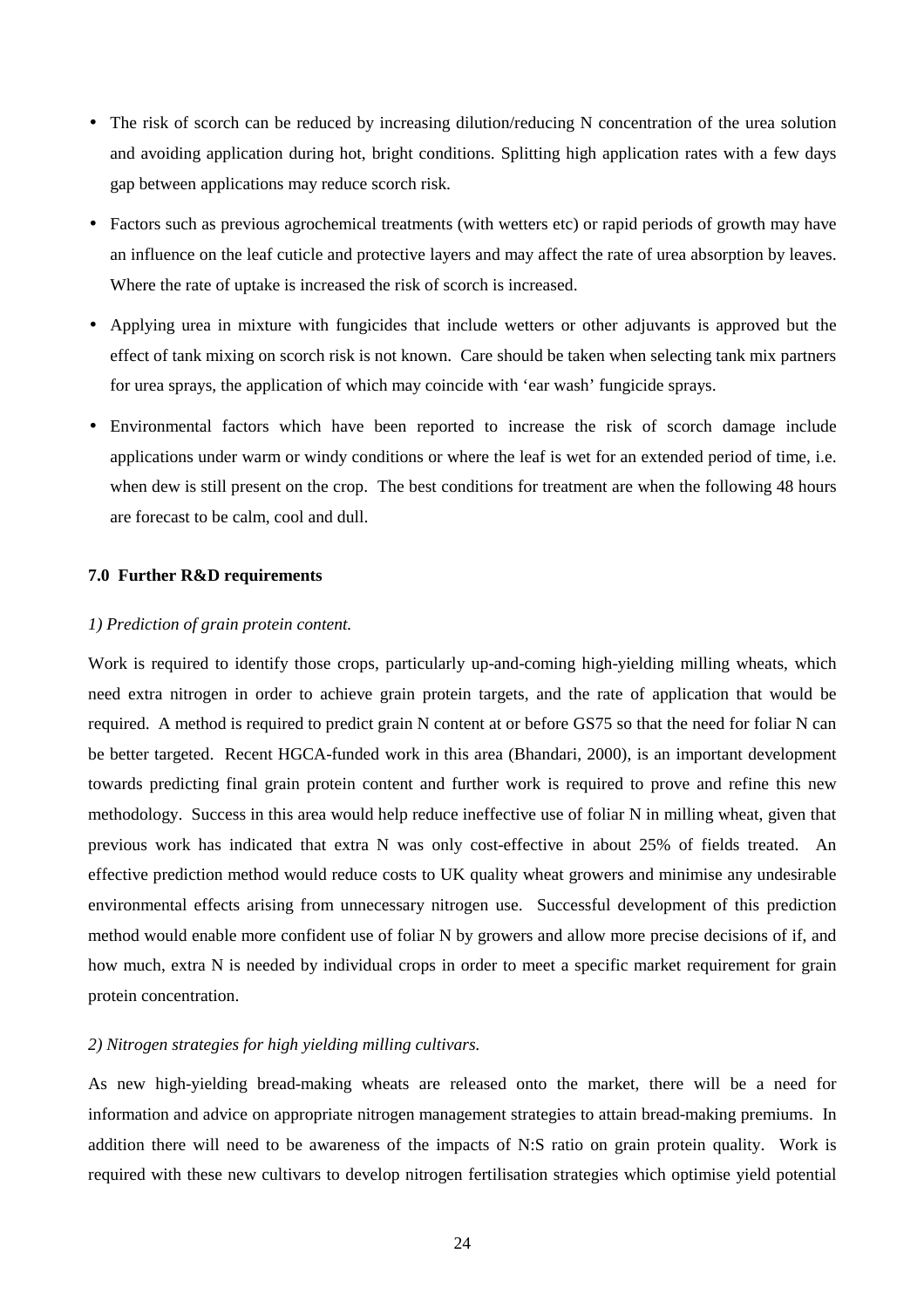without adding to existing environmental problems. This is likely to mean a shift towards nitrogen applications later in the season and there will be a need for information which compares the impacts of soil and foliar applied nitrogen sources at a range of application rates and timings.

#### *3) Improving uptake and recovery of foliar-applied urea-N, and minimising scorch damage.*

The potential for improved foliar N recovery is considerable. Several approaches are feasible and practical ways of improving crop uptake and retention of foliar N need to be investigated. This is highly relevant whether foliar urea is applied to aid canopy survival or to boost grain protein. The potential conflict between needing moderate to large rates of foliar N applied at or after the end of leaf development, whilst avoiding the damaging effects of leaf scorch to this crucial leaf layer, needs resolving. Means of improving spray deposition on the crop, minimisation of loss to soil, and aiding retention and uptake on sprayed leaves require research and/or development. New spray technology, i.e. air-assisted spraying and angle of spray nozzles etc., can influence spray deposition patterns and reduce the quantity of spray penetrating to the soil surface. Adjuvants can increase retention of urea-sprays and uptake of urea; this warrants further investigation in association with measures to combat the problem of leaf scorch. Since amendments such as sucrose and calcium compounds can reduce scorch damage, there is scope for further research and development in this area. Variety traits which might affect uptake of foliar N and/or resistance to scorch damage, i.e. leaf orientation and/or leaf cuticle morphology, need investigation.

### *4) Crops with modified urease or glutamine synthesis rates.*

Work on wheat crops with modified rates of urease or glutamine synthetase activity will provide invaluable basic information on N loss pathways associated with foliar N use and may help determine the causes of leaf scorch.

If genetic lines can be successfully developed with decreased urease or increased glutamine synthetase activity, and these are accepted by the market, there will be a need to re-evaluate fertiliser strategies for such crops, and to evaluate the potential for increased use of foliar N fertilisation. This would need to be done in association with measurement of N losses from all sources to identify the most environmentally benign means of crop N fertilisation.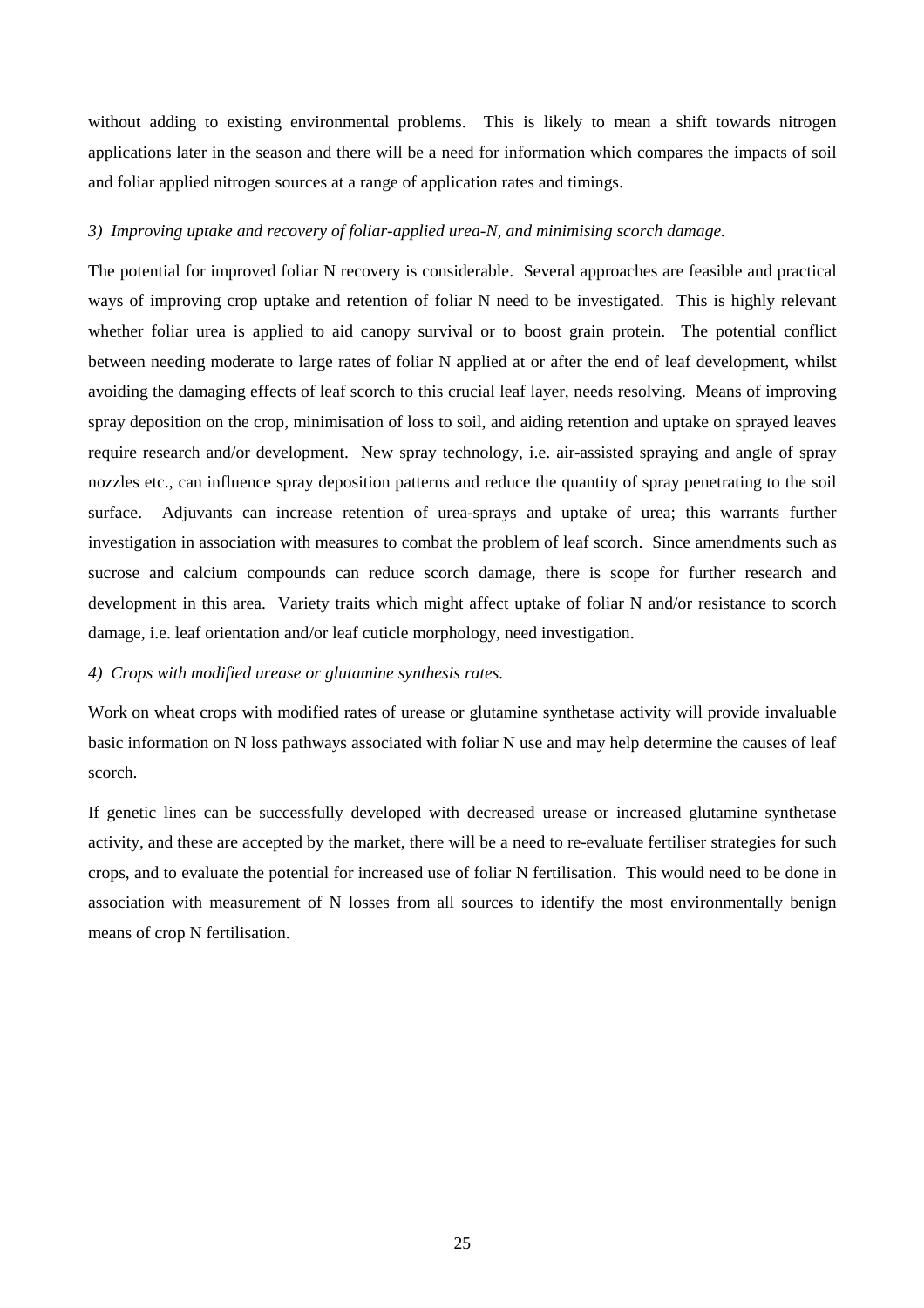#### **8.0. References**

**Bache D H. (1985).** Prediction and analysis of spray penetration into plant canopies. *BCPC Monograph* **28***, Application and Biology*. pp. 183-190.

**Bhandari D G. (2000**). The early prediction of bread-making quality of grain and its improvement through targeted late application of nitrogen fertilisers. *Project Report* **219**. HGCA, London. 38 pages.

**Below F E, Crafts-Brander S J, Harper J E and Hagman R H. (1985).** Uptake, distribution and remobilisation of 15N-labelled urea applied to maize canopies. *Agronomy Journal*, **77**, pp 412-415.

**Bloom T M, Sylvester-Bradley R, Vaidyanathan L V and Murray A W A. (1988).** Apparent recovery of fertiliser nitrogen by winter wheat. In: *Nitrogen Efficiency in Agricultural soils*. (Eds D S Jenkinson and K A Smith) Pub: Elsevier, London.

**Bowman D C, Paul J L, Davis W B and Nelson S H. (1987).** Reducing ammonia volatilisation from Kentucky bluegrass turf by irrigation. *HortScience* **22,** pp. 84-87.

**Bowman D C and Paul J L. (1992).** Foliar absorption of urea, ammonium and nitrate by perennial ryegrass turf. *Journal of the American Society of Horticultural Science* **117**, pp. 75-79.

**Bremner J M. (1990)**. Problems in the use of foliar urea as a nitrogen fertiliser. *Soil Use and Management*, **6,** pp. 70-71.

**Bull K R. and Sutton M A. (1998)** Critical loads and the relevance of ammonia to an effects-based protocol. *Atmospheric Environment* **12**, pp. 565-572.

**Chalmers A, Hounsome B, Lang B, Renwick A and Rush C. (2000).** *The British Survey of Fertiliser Practice. Fertiliser Use on Farm Crops for Crop Year 1999*. Published by BSFP Authority, c/o Fertiliser Manufacturers Association, Peterborough, UK. *90 pages*.

**Chesnin L and Shafer N. (1953).** Foliage applications of urea solutions to grain and forage crops. *Agronomy Journal*, **45**, p 576.

**Clare R W, Spink J H, Laverick R M and Bailey J, (1993).** Factors affecting the quality of milling wheats produced in a high yielding situation. *Aspects of Applied Biology*, **36** *Cereal Quality III,* pp. 241-250.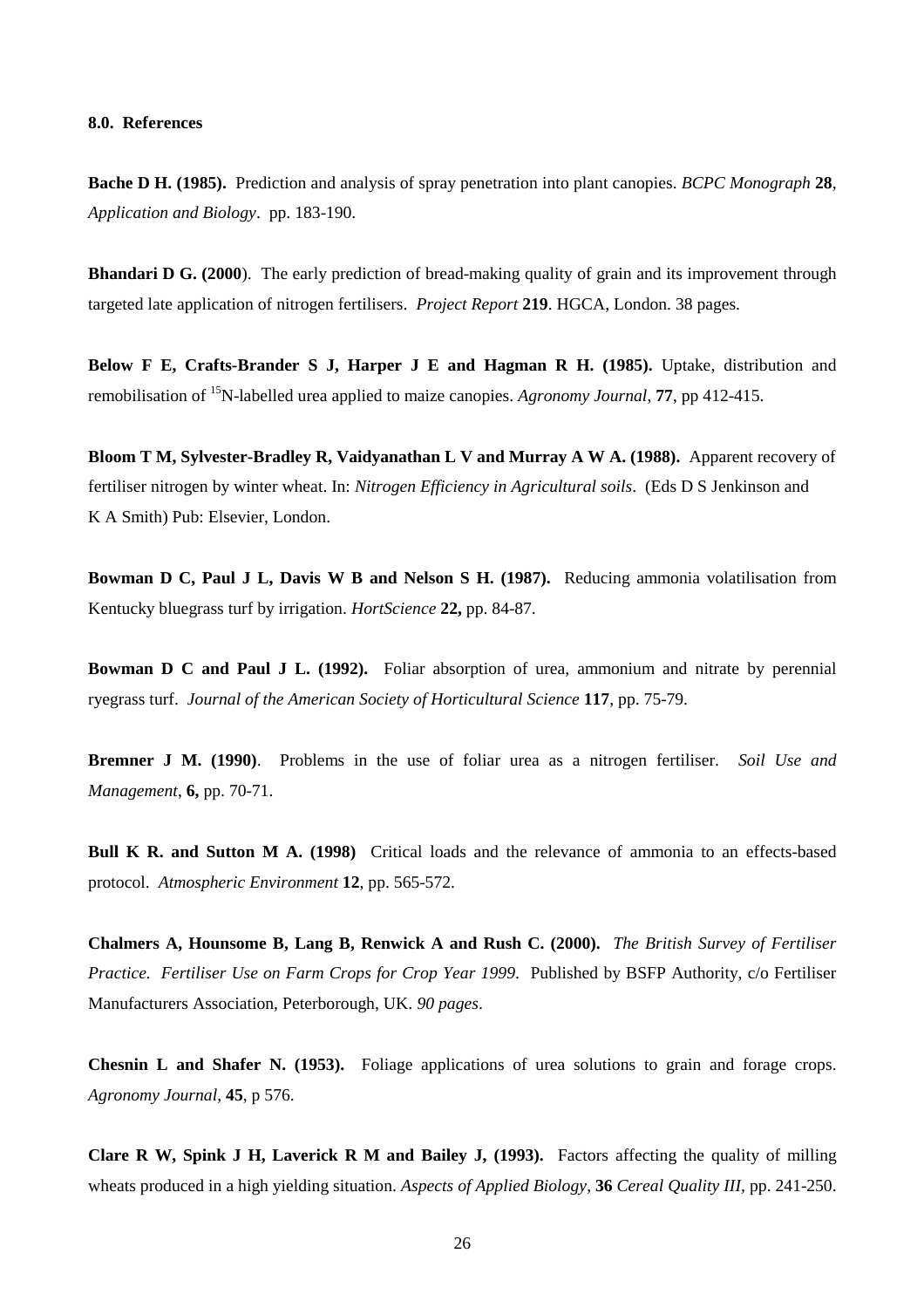**Dampney P M R (1987).** The effect of applications of nitrogen during stem extension and grain filling on the quality of wheat grain used for breadmaking. *Aspects of Applied Biology*, **15** *Cereal Quality*, pp. 239- 248.

**Dampney P M R and Salmon S. (1990).** The effect of rate and timing of late nitrogen applications to breadmaking wheats as ammonium nitrate or foliar urea-N, and the effect of foliar sulphur application. I. Effect on yield, grain quality and recovery of nitrogen in grain. *Aspects of Applied Biology* **25***, Cereal Quality II*, pp. 229-241.

**Dampney P M R, Salmon S E, Greenwell P and Pritchard P E. (1995).** Management of breadmaking wheat: Effects of extra nitrogen on yield, grain and flour quality. *Research Report* **109**. HGCA, London. 166 pages.

**Finney K F, Meyer J W, Smith F W, and Fryer H C. (1957).** Effect of foliar spraying of Pawnee wheat with urea solutions on yield, protein content and protein quality. *Agronomy Journal* **49** (7), pp. 341-347.

**Foy C D, Montenegro G and Barber S A. (1953).** Foliar feeding of corn with urea nitrogen. *Soil Sci. Soc. Am. Proc*. **17**, pp 387-390.

**Gamble P E and Emino E R. (1987).** Morphological and anatomical characterisation of leaf burn in corn induced from foliar-applied nitrogen. *Agronomy Journal*, **79**, pp. 92-96.

**Göhlich H. (1985).** Deposition and penetration of sprays. *BCPC Monograph* **28***, Application and Biology*, pp. 173-182.

**Gooding M J. (1988)** Interactions between late-season foliar applications of urea and fungicide on foliar disease, yield and breadmaking quality of winter wheat. PhD Thesis (CNAA), Harper Adams Agric. Coll., Salop UK.

**Gooding M J, and Davies W P. (1992).** Foliar urea fertilisation of cereals: a review. *Fertiliser Research* **32**, pp. 209-222.

**Gooding M J., Kettlewell P S, Davies W P, Hocking T J and Salmon S E (1987).** Interactions between late-season foliar urea and fungicide applications on the breadmaking quality of winter wheat*. Aspects of Applied Biology* **15***, Cereal Quality*, pp. 385-394.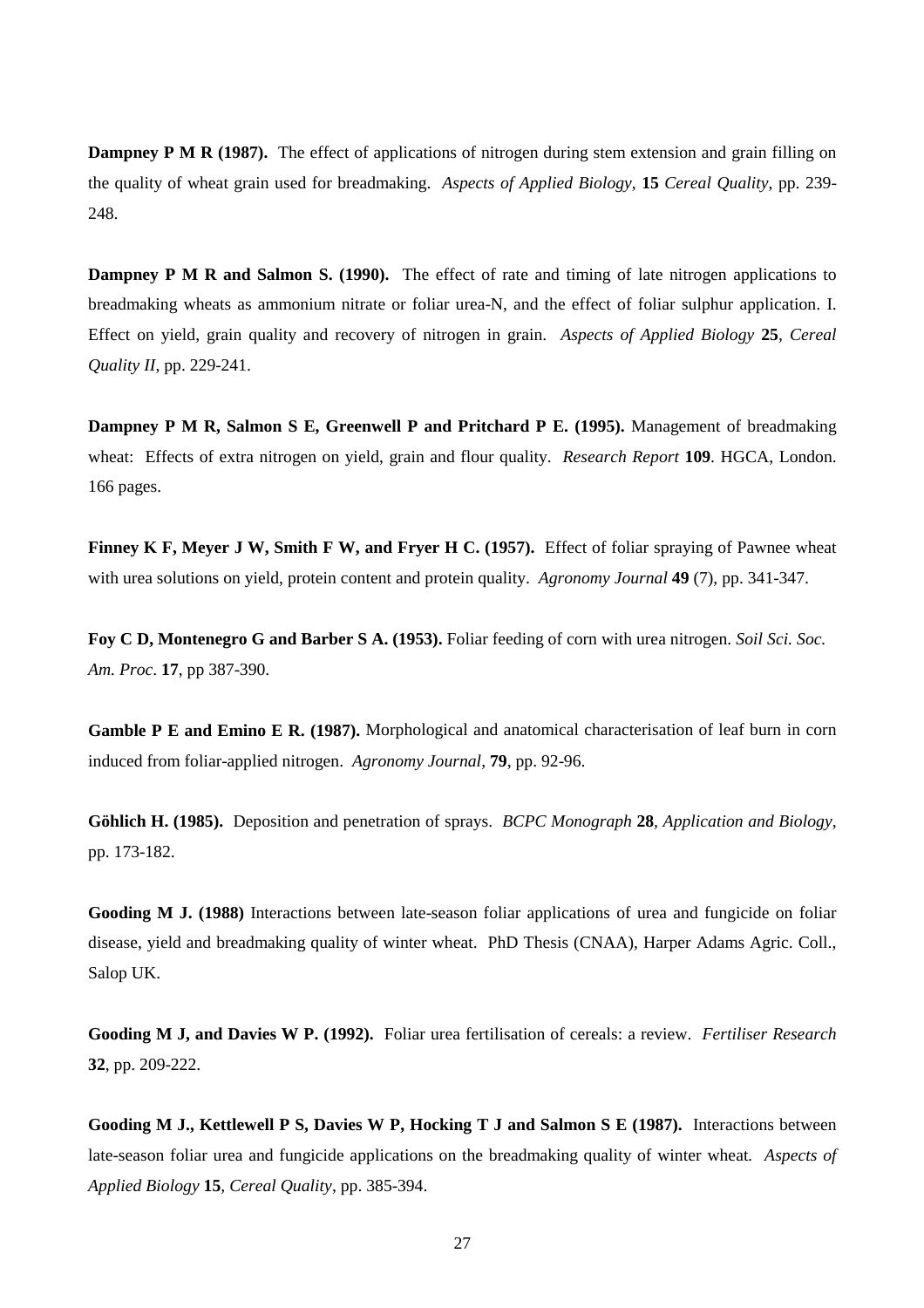**Grayson B T, and McCarthy W V. (1987).** Spray deposition studies in field miniplots of wheat at the emerged ear growth stage*. Aspects of Applied Biology* **14***, Studies of Pesticide Transfer and Performance*, pp. 193-216.

**Grey, R C. (1977).** Foliar fertilisation with primary nutrients during the reproductive stage of plant growth. *Fertiliser Society Proceedings*, **164**, pp. 4-23.

**Gregory P J, Marshall B and Biscoe P V. (1981).** Nutrient relations of winter wheat. 3. Nitrogen uptake, photosynthesis of flag leaves and translocation of nitrogen to grain. *J. Agric. Sci. Camb*. **96**, pp 539-547.

**Harms H, and Nowak G. (1990)** Effects of foliar-applied nitrogen and kinetin on nitrogen redistribution during grain growth in wheat. III Mobilisation of nitrogen from vegetative plant parts*. Angewandte Botanik*, **64**, pp. 435-444.

**Harrison R, and Webb J. (2001).** A review of the effect of N fertiliser type on gaseous emissions. *Advances in Agronomy* **73**, pp 65-108.

**HGCA Wheat Growth Guide (1997).** Published by the Home-Grown Cereals Authority, London. 31 pages.

**HGCA (2000)**. Update on strobilurin use on wheat. *HGCA Topic Sheet 33*. Pub: Home-Grown Cereals Authority, London. (Leaflet).

**Hinsvark O N, Witter S H and Tukey H B (1953).** The metabolism of foliar-applied urea I. Relative rates of  $C^{14}O_2$  production by certain vegetable plants treated with labelled urea. *Plant Physiology*, **28**, pp. 70-76.

**Hopkinson J (1998).** Uptake and utilisation of nitrogen applied to the foliage of winter wheat. PhD Thesis, University of Nottingham, England. 230 pages.

**Jones D R and Bryson R J (1998).** Physiological effects of strobilurins and plant activators in relation to yield of winter wheat. *Project Report No 164*. Home-Grown Cereals Authority, London. 31 pages.

**Kent N.L. (1982).** Technology of cereals. Published by Pergamon Press, Oxford. 210 pages.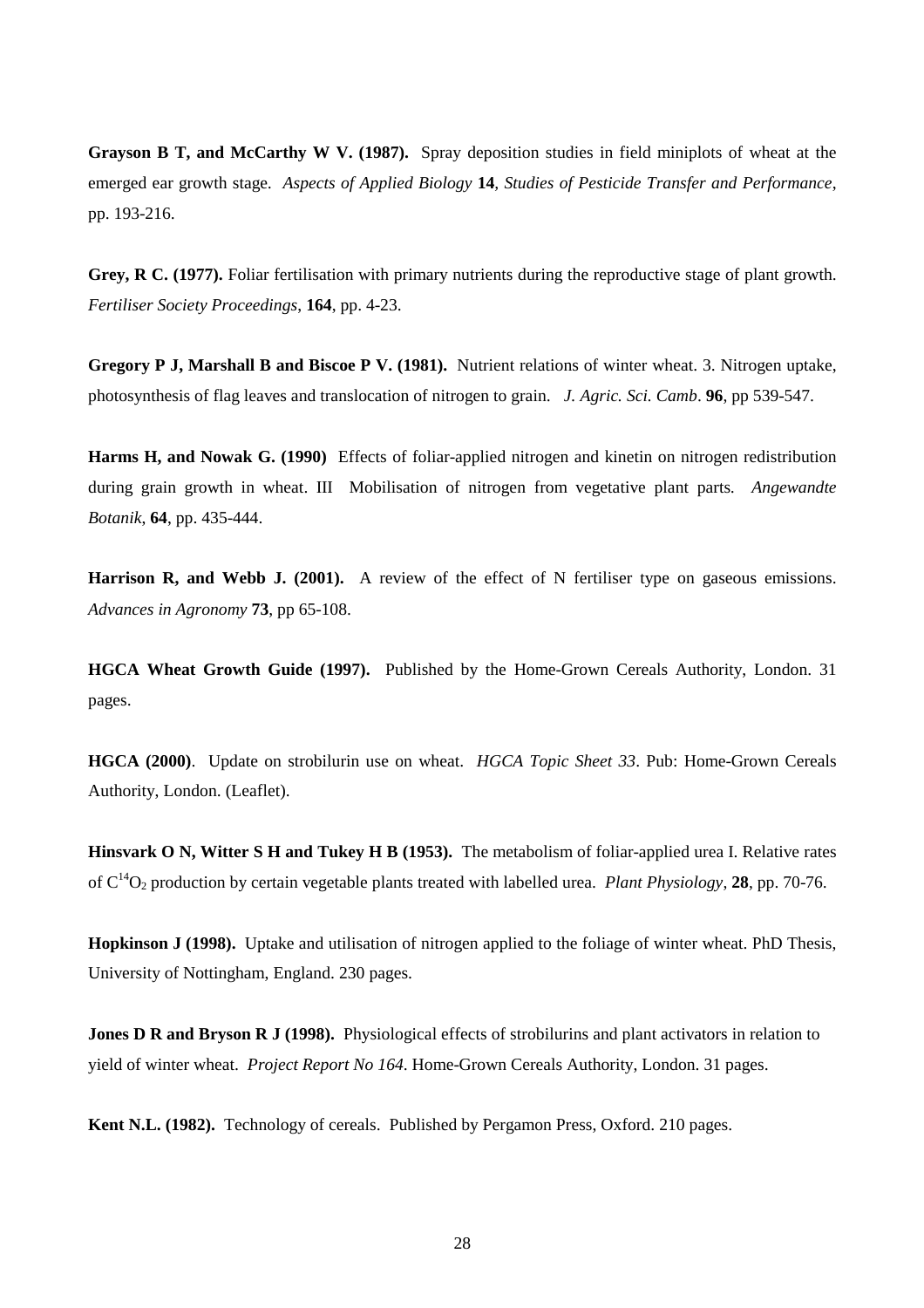**Klein I and Winterbaum S A. (1985).** Foliar applications of urea to almond and olive: leaf retention and kinetics of uptake. *Journal of Plant Nutrition*, **8**. pp. 117-129.

**Koch H and Spieles M. (1992).** Distribution of spray deposit and powdery mildew *(Erysiphe graminis* f-sp *tritici)* in a wheat crop. *German Journal of Plant Diseases and Protection*, **99**, pp. 297-303.

**Krogmeier M J, McCarty G W, and Bremner J M. (1989).** Phytotoxicity of foliar-applied urea. *Proceedings of the National Academy of Sciences of the U.S.A*. **86**, pp 8189-8191.

**Lawlor D W, Mitchel V, Driscoll S, and Ruffle D. (1987).** Winter wheat - Responses to Foliar Urea. *Rothamsted Report for 1987, part 1*, pp. 116-118.

**Lawlor D W, Milford G F J, Mitchell V J and Mitchell R A C (1989).** Effects of foliar-applied urea on leaf composition, photosynthesis and grain quality and yield. In: Plant and Soil Nitrogen metabolism. Proc. Agriculture and Food Research Council Meeting, Sept 1989, Lancaster, Lancaster University.

**MAFF (2000).** Fertiliser recommendations for agricultural and horticultural crops (RB209),  $7<sup>th</sup>$  Edition. Pub: The Stationery Office, London. 177 pages.

**Mattsson M, Häusler R E, Leegood R C, Lea P J, Schjoerring J K. (1997).** Leaf-atmosphere NH<sub>3</sub> exchange in barley mutants with reduced activities of glutamine synthetase. *Plant Physiology* **114** pp. 1307-1312.

**Peltonen J. (1993).** Interaction of late season foliar spray of urea and fungicide mixture in wheat production. *Zeitschrift fur acker und Pflanzenbau,* **170**, pp 296-308.

**Peltonen J, Kittilä S, Peltonen-Sainio P and Karjalainen (1991).** Use of foliar-applied urea to inhibit the development of *Septoria nodorum* in spring wheat. *Crop Protection* **10**, pp. 260-264.

**Penny A, Widdowson F V and Jenkyn J F. (1978).** Spring top-dressings of 'Nitro-Chalk' and late sprays of a liquid N-fertiliser and a broad-spectrum fungicide for consecutive crops of winter wheat at Saxmundham, Suffolk. *J. Agric. Sci. Camb*. **90**, pp. 509-516.

**Penny A, Widdowson F V and Jenkyn J F. (1983).** Experiments with solid and liquid N-fertilisers and fungicides on winter wheat at Saxmundham, Suffolk, 1976-9. *J. Agric. Sci. Camb*. **100**, pp. 163-173.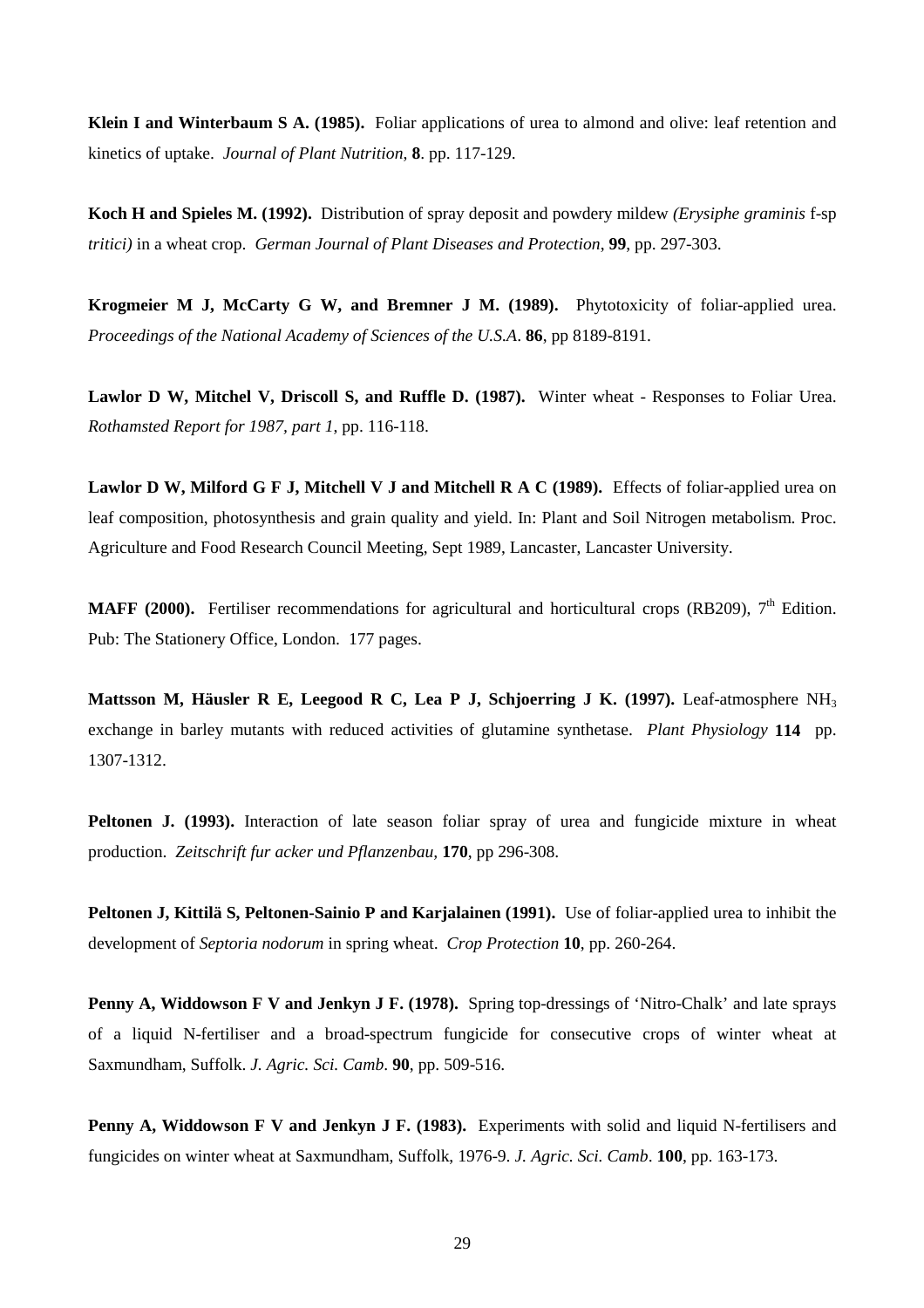**Poulton P R, Vaidyanathan L V, Powlson D S and Jenkinson D S. (1990).** Evaluation of the benefit of substituting foliar urea for soil-applied nitrogen for winter wheat. *Aspects of Applied Biology* **25***, Cereal Quality II*, pp. 301-308.

Powlson D S, Poulton P R, Penny A, and Hewitt M V (1987). Recovery of 15N labelled urea applied to the foliage of winter wheat. *J. Sci. Food Agric*. **41**, pp. 195-203.

**Powlson, D S, Poulton P R, Moller N E, Hewitt M V, Penny A and Jenkinson D S. (1989).** Uptake of foliar applied urea by winter wheat (*Triticum aestivum*): the influence of application time and use of a new 15N technique. *J. Sci. Food Agric*. **48**, pp. 429-440.

**Rogers G A, Penny A, Widdowson F V and Hewitt M V. (1987).** Tests of nitrification and of urease inhibitors, when applied with either solid or aqueous urea, on grass grown on a light sandy soil*. J. Agric. Sci. Camb.* **108**, pp 109-117.

**Rule J S, (1987).** The effect of late nitrogen on the grain quality of winter wheat varieties. *Aspects of Applied Biology*, **15** *Cereal Quality*, pp. 249-254.

**Sadaphal M N, and Das N B. (1966).** Effect of spraying urea on winter wheat, *Triticum aestivum*. *Agron J* **58**, pp. 137-141.

**Scott R K, Jaggard K W and Sylvester-Bradley R. (1994).** Resource capture by arable crops. In: *Resource Capture by Crops* (Eds J L Monteith, R K Scott and M H Unsworth) Pub: Nottingham University Press, Nottingham pp 279-302.

**Smith J J, Burn M R and Bartlett J H (1987)**. The effect of foliar-applied nitrogen on the quality of winter wheat. *Aspects of Applied Biology*, **15** *Cereal Quality*, pp. 277-281.

**Stokes D T, Sylvester-Bradley R, Clare R, Scott R K, Hopkinson J, Milford G and Salmon S E. (1998).** An integrated approach to nitrogen nutrition for wheat. *Project Report* **159**. Home-Grown Cereals Authority, London. 220 pages.

**Sylvester-Bradley R. (1990).** Does extra nitrogen applied to breadmaking wheat benefit the baker ? *Aspects of Applied Biology*, 2**5** *Cereal Quality II*, pp. 217-227.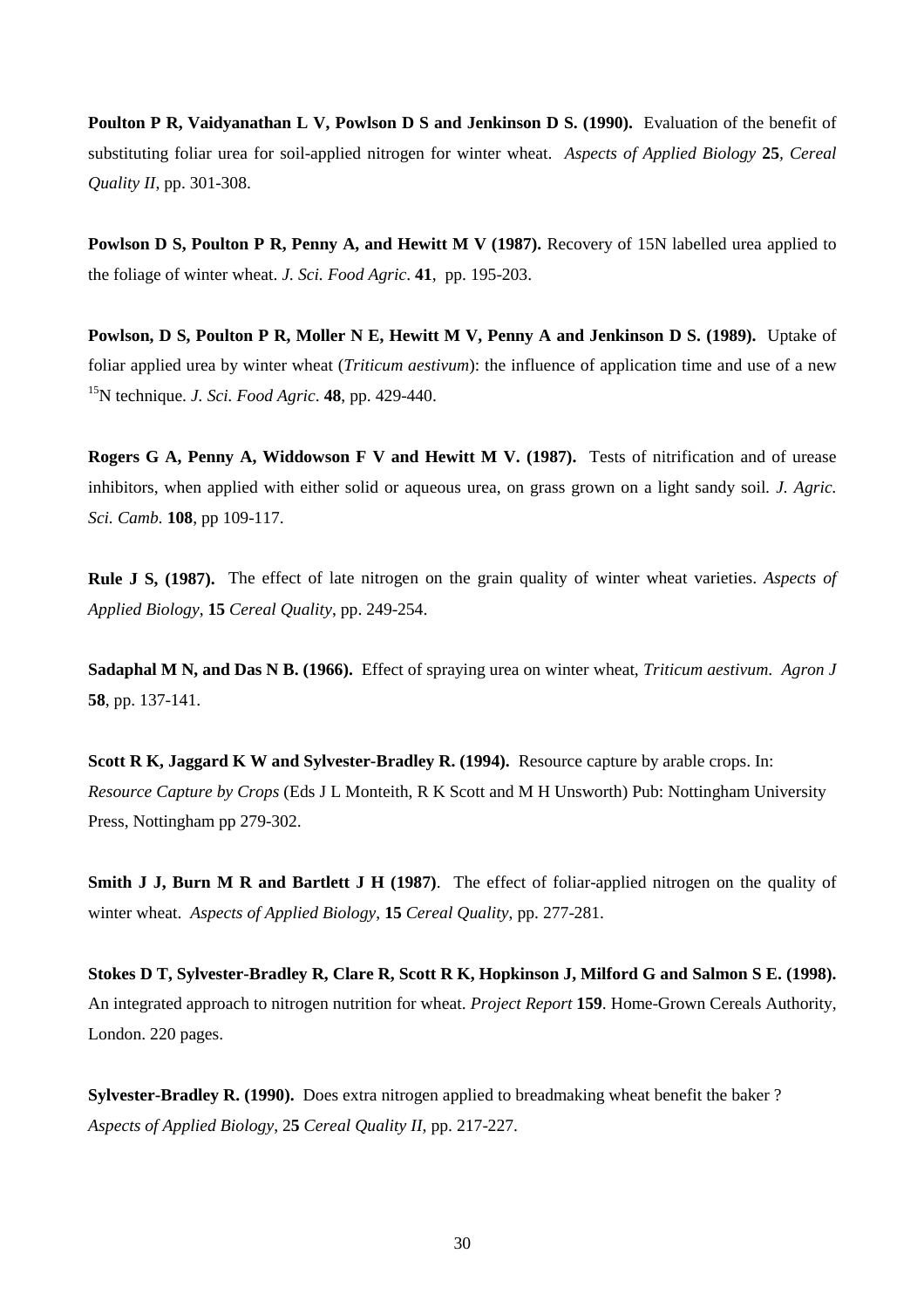**Sylvester-Bradley R, Dampney P M R and Murray A W A. (1984).** The response of winter wheat to nitrogen In: *The Nitrogen Requirement of Cereals.* HMSO publications, London. pp. 151-174.

**Sylvester-Bradley R, and George B J. (1987**). Effects of quality payments on the economics of applying nitrogen to winter wheat. *Aspects of Applied Biology*, **15** *Cereal Quality*, pp. 303-318.

**Sylvester-Bradley R, Marriot N J, Hayward C F, and Hook S C W. (1987).** Effect of urea sprays during ripening on nitrogen content and breadmaking quality of winter wheat. *Aspects of Applied Biology*, **15** *Cereal Quality*, pp. 283-288.

**Sylvester-Bradley R, Rochford A D, and Rule J S. (1990).** Effects of canopy disturbance whilst spraying urea on grain yield and nitrogen uptake by winter wheat. *Aspects of Applied Biology* **25***, Cereal Quality II*, pp. 309-314.

**Sylvester-Bradley R, and Scott R K. (1990).** Physiology in the production of cereals. *Research Review* No. **18***,* Home-Grown Cereals Authority, London. 156 pages

**Sylvester-Bradley R and Stokes D T. (2001).** Fertiliser strategies to control the uptake and distribution of nitrogen in winter wheat. *Aspects of Applied Biology* **64**, *Wheat Quality,* pp.185-186.

**Sylvester-Bradley R, Stokes D T and Scott R K (1990a).** A physiological analysis of the diminishing responses of winter wheat to applied nitrogen. 1. Theory. *Aspects of Applied Biology* **25***, Cereal Quality II*, pp. 277-287.

**Sylvester-Bradley R, Stokes D T, Scott R K and Willington V B A. (1990b).** A physiological analysis of the diminishing responses of winter wheat to applied nitrogen. 1. Evidence. *Aspects of Applied Biology* **25***, Cereal Quality II*, pp. 289-300.

**Syverud T D, Walsh L M, Oplinger E S and Kelling K A (1980).** Foliar fertilisation of soybeans (*Glycine max L*.). *Communications in Soil Science and Plant Analysis*, **11**, pp 637-651.

**Taylor W and Anderson P G. (1987).** Effect of application changes and cereal growth stage on spray deposition. *Aspects of Applied Biology* **14***, Studies of pesticide transfer and performance*. pp. 71-76.